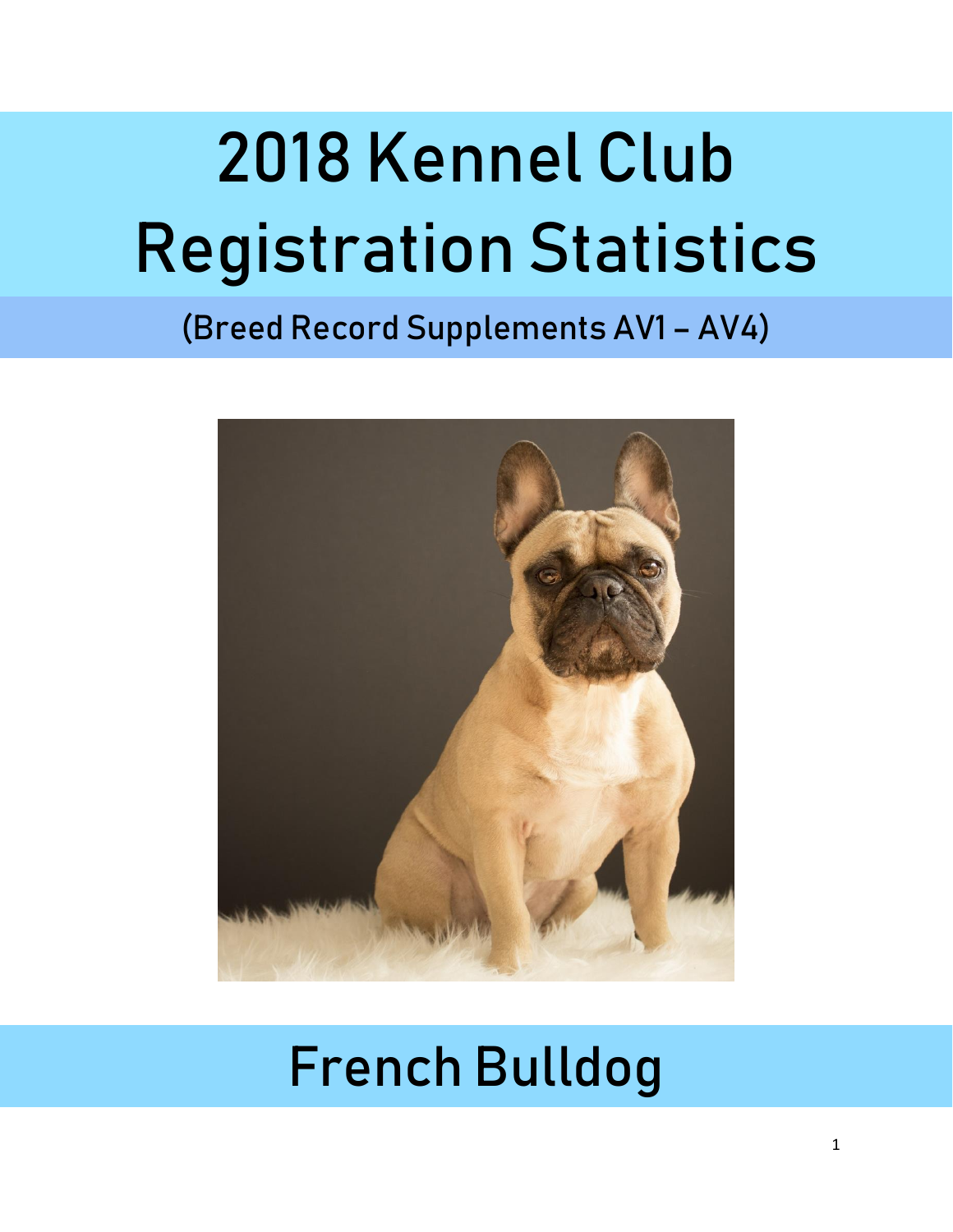# **Contents**

| Title Page                      | 1              |
|---------------------------------|----------------|
| Contents                        | $\overline{2}$ |
| Litter Colour Definition        | 3              |
| Corrections                     | $3 - 9$        |
| Litter Summaries                | $10 - 11$      |
| Litter Size                     | $12 - 13$      |
| Coefficient of Inbreeding (COI) | $14 - 15$      |
| Caesarean Sections (C-Sections) | $16 - 17$      |
| Parents Summary                 | 18             |
| Age of Sires                    | $19 - 20$      |
| Age of Dams                     | $21 - 22$      |
| Popular Sires                   | $23 - 26$      |
| <b>Health Testing</b>           | 27             |
| <b>HC-HSF4 DNA Testing</b>      | 27             |
| DM DNA Testing                  | 28             |
| Eye Testing                     | 29             |
| French Bulldog Health Scheme    | $30 - 31$      |
| Additional Information          | 32             |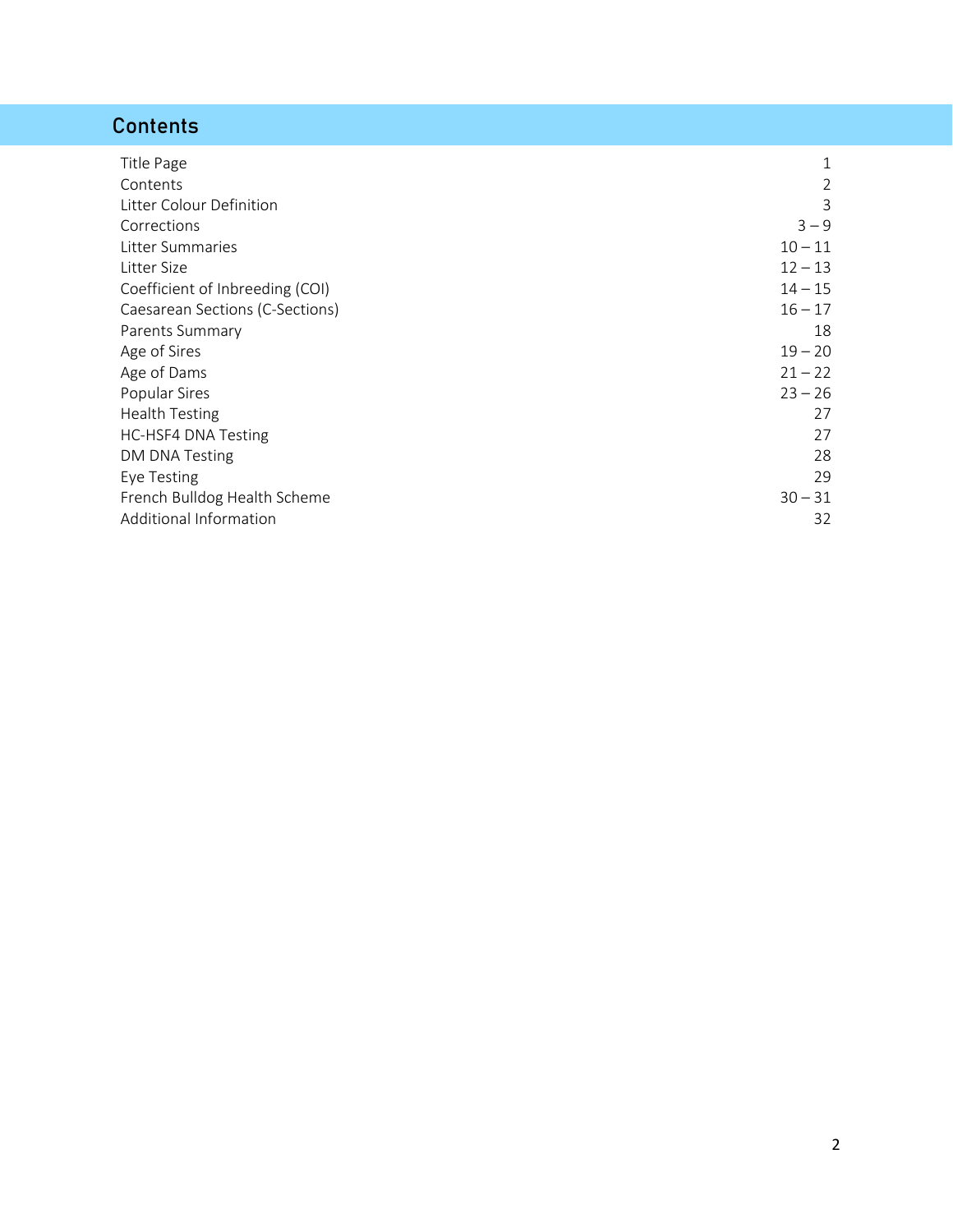# French Bulldog Litter Colour Definition

Standard colour bulldog litters are defined as litters with no CNR (Colour Not Recognised by KC) puppies, parents or grandparents. The standard colours as defined by the KC are: Brindle, Brindle & White, Dark Brindle, Fawn, Fawn & White, Fawn Pied, Fawn With Black Mask, Light Brindle, Pied and White.

Any other litters are assigned as CNR.

# Corrections

For some dogs with litters registered in 2018, the information in the breed supplement is incorrect or inconsistent between sources (the paper Breed Records Supplement and the online myKC source). These are corrected in the following data.

- One French bulldog (*Renuar Ocean Soleil D'Ore*) is registered as CNR, but is actually the standard colour 'Fawn'.
- 247 French bulldogs are incorrectly registered as standard colours and should be registered as CNR (*Table 1*).

| <b>Registered Name</b>                         | <b>Registered Colour</b> | <b>Actual Colour</b>     |
|------------------------------------------------|--------------------------|--------------------------|
| Alfie Blu                                      | <b>Brindle</b>           | Blue                     |
| All Cecil                                      | Pied                     | <b>Blue Pied</b>         |
| Amazing Armadillo                              | Fawn                     | Blue                     |
| Angels Whisper                                 | Dark Brindle             | <b>Black</b>             |
| Ark Royal                                      | Fawn                     | Lilac Fawn               |
| Asia Beauty                                    | <b>Brindle</b>           | <b>Chocolate Brindle</b> |
| Aslaug Alicia Rose                             | Dark Brindle             | <b>Blue Brindle</b>      |
| Axel Foley                                     | Dark Brindle             | Blue                     |
| <b>Bad Boy Fawny</b>                           | Fawn                     | <b>Blue Fawn</b>         |
| Baron Iz Russkoj Skazki At Frenchkisses        | Fawn                     | <b>Blue Fawn</b>         |
| <b>Baron's Boy</b>                             | Fawn                     | Chocolate & Tan          |
| <b>Bartley Wilson</b>                          | Fawn                     | Blue                     |
| <b>Bastille Ore Jackpot</b>                    | <b>Brindle</b>           | Lilac                    |
| <b>Bastille-Ore Junior</b>                     | <b>Brindle</b>           | Chocolate                |
| <b>Bastille-Ore Marshmallow At Celticpride</b> | Pied                     | Chocolate                |
| <b>B-Crody Von Bad-Bull</b>                    | <b>Brindle</b>           | Blue                     |
| <b>Bebe King</b>                               | Fawn                     | Chocolate Fawn           |
| Benjamin Von Crebison                          | <b>Brindle</b>           | Blue                     |
| Blu Baby Boy                                   | Fawn                     | Lilac Sable              |
| <b>Blue Headed Girl</b>                        | Pied                     | <b>Blue Pied</b>         |
| <b>Betty Midler</b>                            | Pied                     | <b>Blue Pied</b>         |

*Table 1. List of French bulldogs with litters in 2018 registered incorrectly as a standard colour.*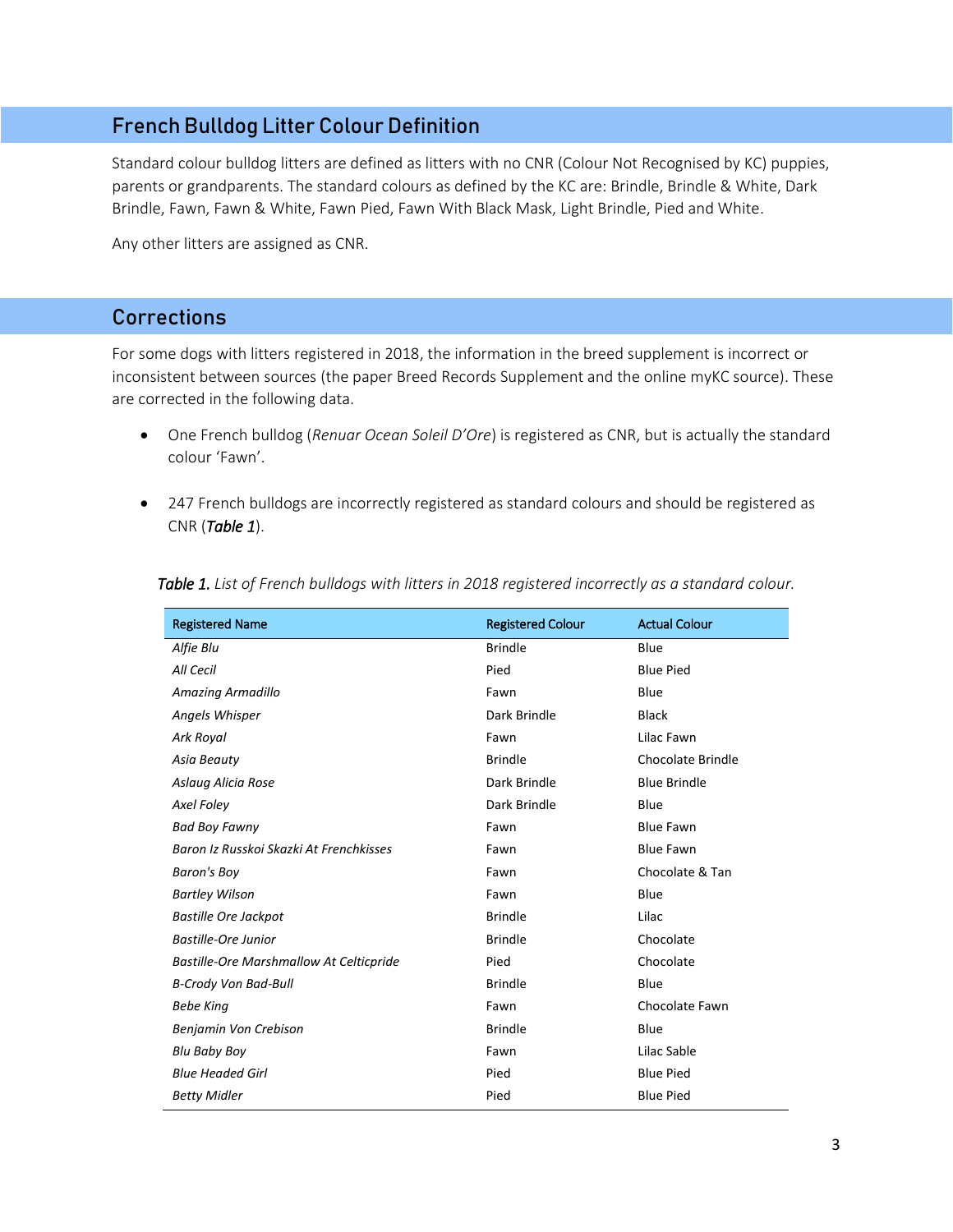| <b>Registered Name</b>              | <b>Registered Colour</b> | <b>Actual Colour</b>          |
|-------------------------------------|--------------------------|-------------------------------|
| <b>Bobby The Dazzler</b>            | Fawn                     | Lilac Fawn                    |
| Boss Lamorena Del Of Frenchyview    | <b>Brindle</b>           | Lilac                         |
| <b>Brandarsaig Day Tripper</b>      | Fawn                     | <b>Blue Fawn</b>              |
| Bromartybull New Kid In Town        | Fawn                     | Chocolate Fawn                |
| <b>Bruser Box</b>                   | Pied                     | Blue                          |
| <b>Buddhabull Triple Choc</b>       | Fawn                     | Chocolate Fawn                |
| <b>Buggsey Boy</b>                  | Fawn                     | Chocolate & Tan               |
| <b>Bullspectrum's Batman</b>        | Fawn                     | <b>Blue Fawn</b>              |
| <b>Bumpy Johnson</b>                | Fawn                     | Blue & Tan                    |
| Cadbury Of Frenchie Connection      | Brindle & White          | Chocolate                     |
| Caesars Palace                      | Fawn                     | <b>Blue Fawn</b>              |
| <b>Californian Cassius</b>          | Fawn                     | <b>Blue Fawn</b>              |
| Candy Von Bad-Bull                  | Pied                     | <b>Blue Pied</b>              |
| Choc Holiday                        | Fawn                     | Chocolate Fawn                |
| Chocolate Gaffa                     | Fawn                     | Chocolate Fawn                |
| Chunky Chops                        | Fawn                     | Blue                          |
| Cinnamon From Spolbo                | <b>Brindle</b>           | Lilac Trindle                 |
| Clarissa Bluz                       | Pied                     | <b>Blue Pied</b>              |
| Clear Sky Baby                      | Pied                     | <b>Blue Fawn Brindle Pied</b> |
| Cleo Von Bad-Bull                   | Pied                     | <b>Blue Pied</b>              |
| Cluster Rio                         | <b>Brindle</b>           | Blue                          |
| Cobravolgyi-Orseg Alfred            | Dark Brindle             | Blue                          |
| Coco Got Magic Chocolate            | Fawn                     | Blue & Tan                    |
| Coeur De Lion                       | <b>Brindle</b>           | Blue                          |
| Comfort From The South              | Fawn                     | <b>Blue Fawn</b>              |
| Cookie Surprise                     | Fawn                     | <b>Blue Fawn</b>              |
| Cream Chill                         | Fawn                     | <b>Blue Fawn</b>              |
| Cremelobullz Ice Ice Baby           | Fawn Pied                | <b>Blue Fawn</b>              |
| Crystal Lacey                       | Fawn                     | Cream                         |
| Cseraljai Lesbenallo Joe Of Justeph | Pied                     | <b>Blue Pied</b>              |
| Curlys Bazinga                      | Fawn                     | Chocolate & Tan               |
| Daisy Bluebelle                     | Fawn                     | <b>Blue Fawn</b>              |
| Dance Lamorena Del                  | <b>Brindle</b>           | Chocolate                     |
| Dante Vom Castelloblue              | <b>Brindle</b>           | Chocolate                     |
| Dark Daisy Daydream                 | Dark Brindle             | Chocolate Tan Brindle         |
| Dark Horizon                        | <b>Brindle</b>           | Blue                          |
| Deep Magic                          | Fawn                     | <b>Blue Fawn</b>              |
| Diamond French Daphne               | <b>Brindle</b>           | Blue                          |
| Dicco Von Bad-Bull                  | <b>Brindle</b>           | Chocolate                     |
| Dina Luna Dell Capo-Caro            | Fawn                     | Blue                          |
| Dinkydiz Loki                       | Fawn                     | Lilac Cream                   |
| Doctor Cream                        | Fawn                     | <b>Blue Fawn</b>              |
| Don Franko                          | Fawn                     | Blue & Tan                    |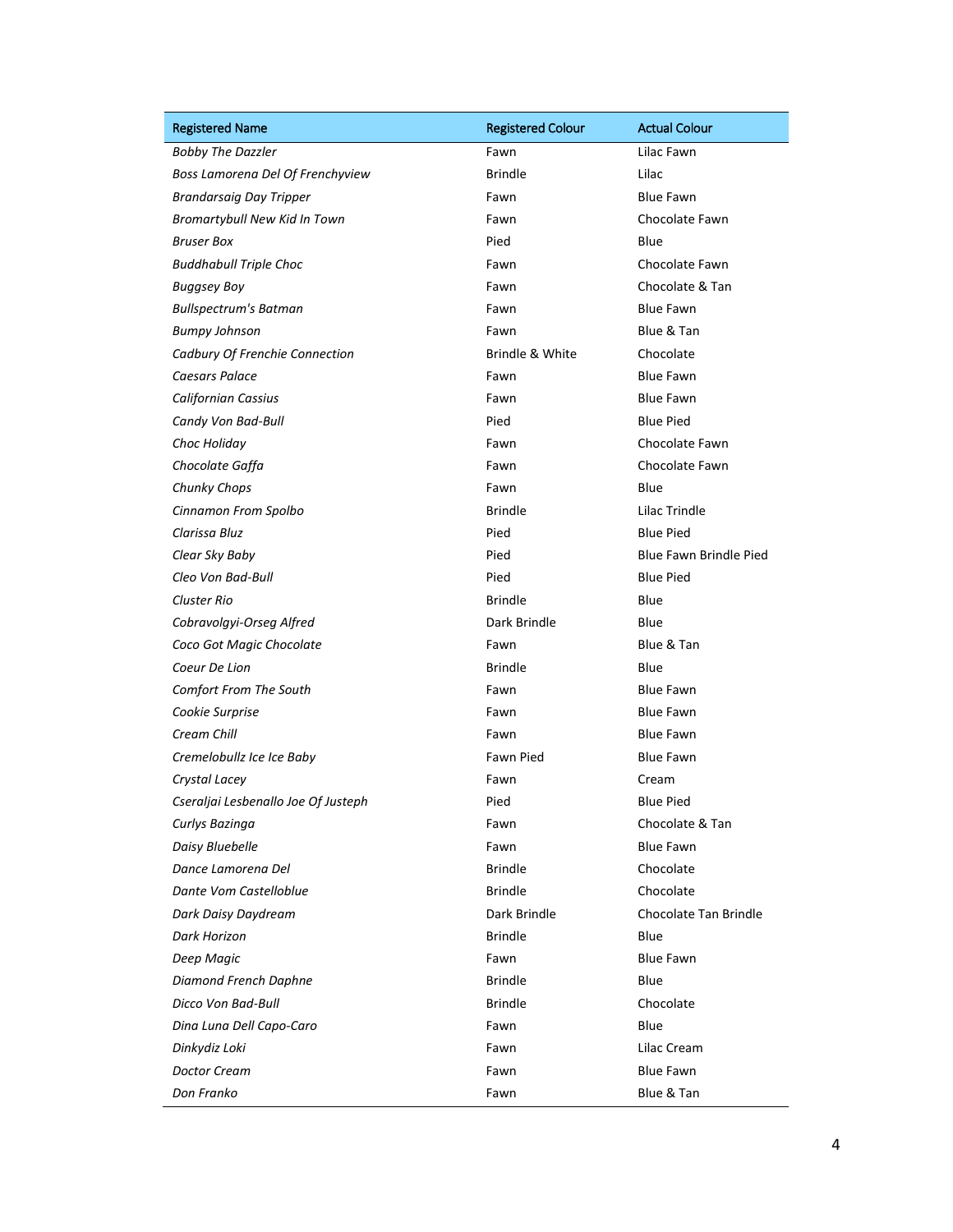| <b>Registered Name</b>                           | <b>Registered Colour</b> | <b>Actual Colour</b> |
|--------------------------------------------------|--------------------------|----------------------|
| Donfrenchies Brutus                              | Dark Brindle             | Chocolate & Tan      |
| Dorell Lamorena Del                              | Fawn                     | Lilac Fawn           |
| Dream Riley                                      | Fawn Pied                | Chocolate Fawn       |
| Eager Beaver                                     | Fawn                     | Blue & Tan           |
| El Choco                                         | Fawn                     | Chocolate & Tan      |
| <b>Ernest Boy</b>                                | <b>Brindle</b>           | Blue & Tan           |
| Firefields Cruz                                  | Fawn                     | Black & Tan          |
| <b>Flower Petals Girl</b>                        | Pied                     | <b>Blue Pied</b>     |
| Foxy Brown                                       | Fawn                     | <b>Blue Fawn</b>     |
| Fridstail Olympiacos                             | Fawn                     | Lilac & Tan          |
| Funny Boy Junior                                 | Pied                     | Lemon Pied           |
| Gabriel Lamorena Del                             | Fawn                     | Lilac & Tan          |
| Galaxy Delght                                    | <b>Brindle</b>           | Chocolate            |
| Genghiskhan Rare Gery Bull's At Exclusabull      | <b>Brindle</b>           | Purple Lilac         |
| Gery Bulls Djemba-Djemba                         | <b>Brindle</b>           | Blue                 |
| Gery Bulls Pires At Clanrobbo                    | <b>Brindle</b>           | Blue                 |
| Gery Bulls Superman                              | <b>Brindle</b>           | Chocolate            |
| Globullz TNT                                     | Fawn                     | Lilac Fawn           |
| Godfather Lamorena Del                           | Fawn                     | Chocolate Fawn       |
| Goldenballs Spanner                              | Fawn                     | Cream                |
| Goldy Locks                                      | Fawn                     | Lilac Fawn           |
| Gunnerbull Comandor Jadzia                       | Fawn                     | <b>Blue Fawn</b>     |
| Hashyway Hue Hef                                 | Fawn                     | Lilac                |
| He Is One For The Ladies                         | Fawn                     | Lilac Fawn           |
| Henrys Lilac Hero                                | Fawn                     | Lilac Fawn           |
| <b>Herbert Connection</b>                        | Fawn                     | Lilac & Tan          |
| Hes A Bobby Dazzler                              | Fawn                     | <b>Blue Fawn</b>     |
| Hocus Pocus Winaty's Des Joyaux Du Phoenix Blanc | Fawn                     | Cream                |
| Howdy Barney                                     | Fawn                     | <b>Blue Fawn</b>     |
| Incredible Steve Of Donfrenchies                 | Fawn                     | Blue & Tan           |
| It's Ferris                                      | Fawn                     | <b>Blue Fawn</b>     |
| Jax Of Diamonds                                  | Fawn                     | Chocolate Fawn       |
| Jazzy Little Legend                              | Fawn                     | Chocolate Fawn       |
| Jimmie Chu                                       | Fawn                     | Lilac                |
| Justeph Fawn Moon Master                         | Fawn                     | <b>Blue Fawn</b>     |
| Justeph Little Boy Blue                          | Pied                     | <b>Blue Pied</b>     |
| Kenquartz Contrary Madam                         | Brindle & White          | Blue                 |
| Kenguartz Dnieper                                | Fawn                     | <b>Blue Fawn</b>     |
| Kenguartz Keep Me Hangin On                      | <b>Brindle</b>           | Blue                 |
| Kenquince Chewie                                 | Fawn                     | <b>Blue Fawn</b>     |
| Kenquince Delacroix                              | <b>Brindle</b>           | Blue & Tan           |
| Kenguince Patty Cake                             | Fawn                     | Blue                 |
| Kensteen Full Moon                               | Fawn                     | Blue & Tan           |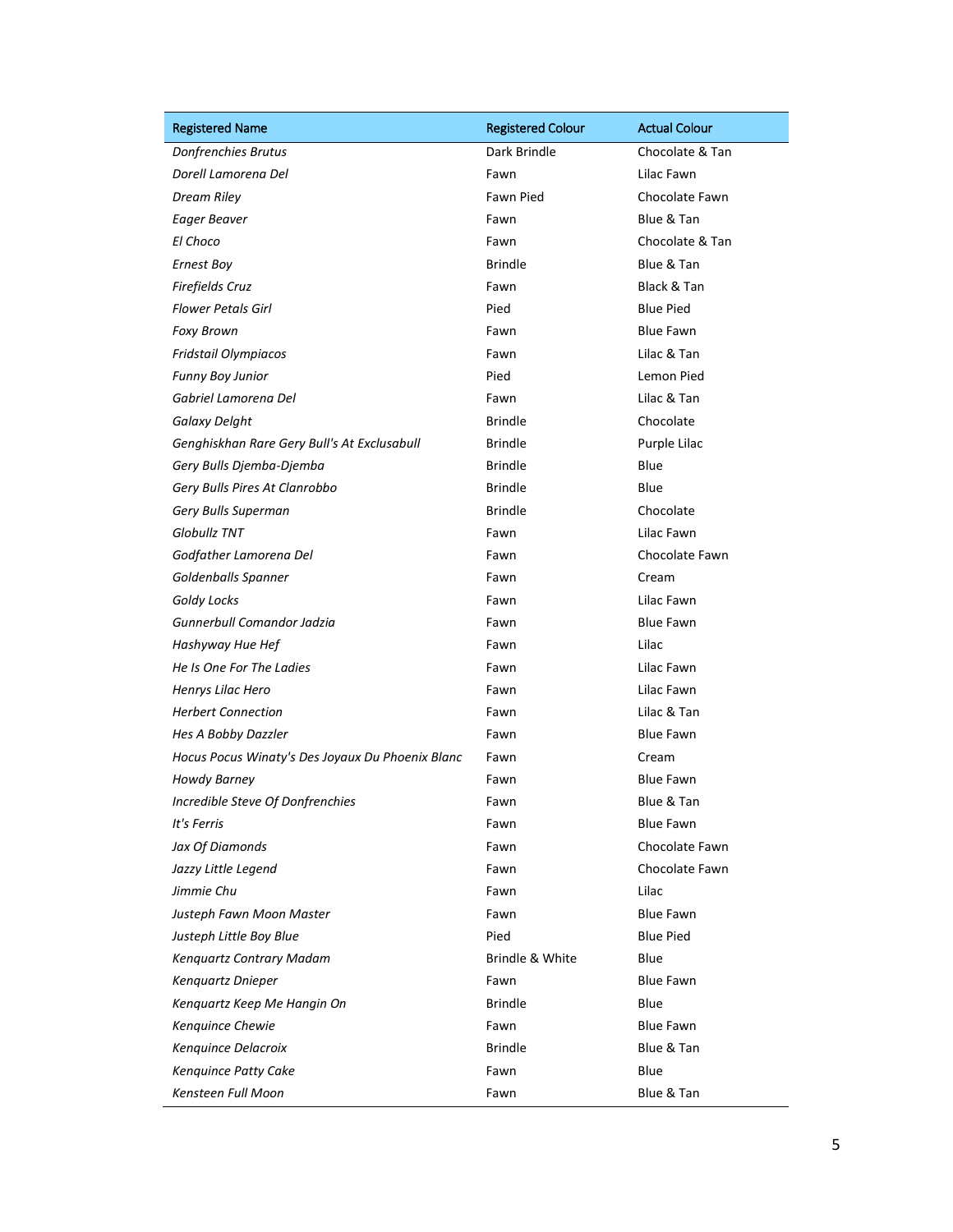| <b>Registered Name</b>               | <b>Registered Colour</b> | <b>Actual Colour</b> |
|--------------------------------------|--------------------------|----------------------|
| Kensteen Pepper                      | Fawn                     | Lilac Fawn           |
| Kensteen Starlit Night               | Fawn                     | Chocolate & Tan      |
| Kensteen That's My Job At Essexbull  | Fawn                     | Blue & Tan           |
| Kensteen Ultraviolet                 | Pied                     | Blue & Tan           |
| Kentixen Alaskan Lights              | Fawn                     | Blue & Tan           |
| Kentredecim Venus                    | Fawn & White             | Fawn & Cream Pied    |
| Kenxiam Crystal Guy                  | Dark Brindle             | Chocolate            |
| Kenxiam Orchid                       | <b>Brindle</b>           | <b>Blue Brindle</b>  |
| Khalesi Targaryen                    | Fawn                     | Blue Sable & Tan     |
| Kimba Beau Cannes                    | Fawn                     | <b>Blue Fawn</b>     |
| King Bluey Louie                     | <b>Brindle</b>           | Blue                 |
| King Of Frenchies                    | Fawn                     | Lilac Fawn           |
| King Of Northernbullyes              | Fawn                     | Blue & Tan           |
| King Piere Of Bordeaux               | Fawn With Black Mask     | <b>Red Sable</b>     |
| King Rocco One For The Ladies        | Fawn                     | Chocolate & Tan      |
| King Rolo At Delorabulls             | Fawn                     | Chocolate Fawn       |
| Kiwi Lamorena Del                    | <b>Brindle</b>           | Black & Tan          |
| Kyle Mason                           | Fawn                     | <b>Blue Fawn</b>     |
| Lady Silver Belle                    | Fawn With Black Mask     | <b>Blue Fawn</b>     |
| Laforaat Geneva                      | Fawn                     | Chocolate Fawn       |
| Large In Charge                      | Dark Brindle             | Blue                 |
| Leda Pepe Ilgakojine                 | Fawn & White             | Lemon Pied           |
| Leodisbull Ghostwriter               | Fawn                     | Cream                |
| Lezbullz Cosmo Pepe Le Pew           | Pied                     | <b>Blue Pied</b>     |
| Lilac Leonidas                       | Fawn                     | Lilac Fawn           |
| Lilac Markiz For Utopia Bully        | Fawn                     | Lilac Platinum       |
| Lilac Romeo                          | Fawn                     | Lilac                |
| Lilo At Paledeto                     | Fawn                     | Lilac                |
| Little Blue Gem                      | <b>Brindle</b>           | Blue                 |
| Little Buddy                         | Pied                     | Blue                 |
| Little Monster Chip At Namroht       | <b>Brindle</b>           | Chocolate            |
| Little Monster Future War            | <b>Brindle</b>           | Blue                 |
| Little Monster Janka                 | Fawn                     | Blue                 |
| Little Monster McDonald              | Fawn                     | Chocolate Fawn       |
| Little William                       | Pied                     | <b>Blue Pied</b>     |
| Louivids Shelby's Pearl              | Pied                     | <b>Blue Pied</b>     |
| Lucious Lilo Lilac At Paledeto       | Fawn                     | Lilac & Tan          |
| Luis Carlos B Snapsy                 | Fawn                     | <b>Blue Fawn</b>     |
| Luis Carlos Blue Lagoon At Marcieloo | <b>Brindle</b>           | Blue                 |
| <b>Lunamix Boswell The Brave</b>     | Fawn With Black Mask     | Chocolate Fawn       |
| <b>Mad Bomber Kliff</b>              | Dark Brindle             | Blue                 |
| Mad Bomber Kristhian                 | <b>Brindle</b>           | Blue                 |
| Maeo's King Blood                    | Fawn                     | Lilac & Tan          |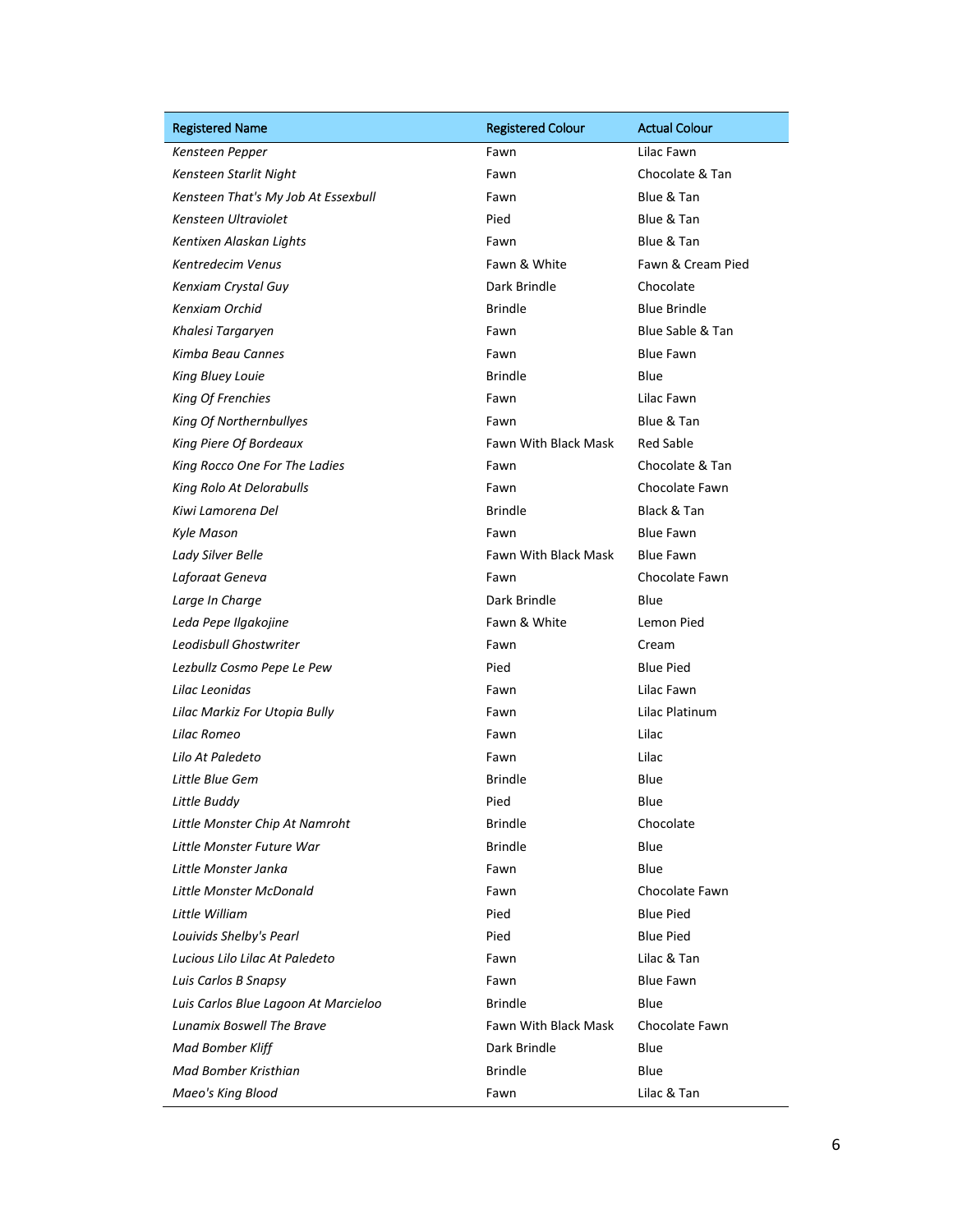| <b>Registered Name</b>                   | <b>Registered Colour</b> | <b>Actual Colour</b>     |
|------------------------------------------|--------------------------|--------------------------|
| Magic Belle-Colora                       | Pied                     | Black & Tan              |
| <b>Malty Maltesers</b>                   | Light Brindle            | Lilac Brindle            |
| Marhol's Golden Boy Fawn                 | Fawn                     | <b>Blue Fawn</b>         |
| Martini's Spol Bo                        | Fawn                     | Blue & Tan               |
| <b>Massive King Tobias</b>               | Fawn                     | Blue                     |
| Maximus Lord Of Kingdoms                 | Fawn                     | <b>Blue Fawn</b>         |
| Midnight Elixir                          | Fawn With Black Mask     | <b>Blue Fawn</b>         |
| Miss May                                 | Pied                     | <b>Blue Pied</b>         |
| Mitsy Midnight Sky                       | Pied                     | <b>Blue Pied</b>         |
| Mixmup's Cocoa Dream                     | <b>Brindle</b>           | Silver Chocolate Brindle |
| Morganzbullz My Lilac Fawn               | Fawn                     | Lilac Fawn               |
| Mr Dan The Man                           | Fawn                     | <b>Blue Fawn</b>         |
| Mr Kipling                               | Fawn                     | Cream Pied               |
| My Didi Delight                          | Fawn                     | <b>Blue Fawn</b>         |
| My Little Greek Goddess Of Lindonybulz   | Fawn                     | <b>Blue Fawn</b>         |
| My Man                                   | Fawn                     | Lilac & Tan              |
| Namroht Malcolm'X                        | Fawn                     | Chocolate Fawn           |
| Namroht Too Tone Tess                    | Pied                     | <b>Blue Pied</b>         |
| Navy Boy                                 | <b>Brindle</b>           | Blue                     |
| Nortorious Gangsta                       | Fawn                     | Blue & Tan               |
| Oh So Blue                               | Fawn                     | <b>Blue Fawn</b>         |
| Orlando Orlando                          | Fawn                     | Blue & Tan               |
| Pablo Escabone                           | <b>Brindle</b>           | Blue                     |
| Peakstone Blue Blanket                   | Pied                     | <b>Blue Pied</b>         |
| Peandokry King Of Rock N'Roll            | <b>Brindle</b>           | Blue                     |
| Peandokry Zegna Zen                      | Pied                     | <b>Blue Pied</b>         |
| Philip's Cooldog Ameer                   | <b>Brindle</b>           | Blue                     |
| <b>Pinky Pink</b>                        | Pied                     | <b>Blue Pied</b>         |
| Pretty Little Minx                       | Fawn & White             | <b>Blue Fawn</b>         |
| Prince Alder                             | <b>Brindle</b>           | Blue                     |
| Prince Bale                              | Fawn                     | Blue                     |
| Reuben Slavniy Warrior Iz Russkoi Skazki | Fawn                     | Blue & Tan               |
| <b>Rio Boy</b>                           | Fawn                     | <b>Blue Fawn</b>         |
| Rocco Slava Emperor Iz Russkoi Skazki    | Fawn                     | Lilac                    |
| <b>Shadowed Dreamer</b>                  | <b>Brindle</b>           | <b>Black</b>             |
| <b>Shark Bull Kristopher</b>             | <b>Brindle</b>           | <b>Blue Brindle</b>      |
| <b>Shark Bull Max</b>                    | <b>Brindle</b>           | <b>Blue Brindle</b>      |
| <b>Shark Bull Minnie</b>                 | <b>Brindle</b>           | Blue                     |
| <b>Shark Bull Ranger</b>                 | <b>Brindle</b>           | Blue                     |
| <b>Shark Bull Raoul</b>                  | <b>Brindle</b>           | Blue                     |
| <b>Shark Bull Titan</b>                  | <b>Brindle</b>           | Blue                     |
| Shark Lothar                             | <b>Brindle</b>           | Blue                     |
| <b>Shark Suzi</b>                        | <b>Brindle</b>           | <b>Blue Brindle</b>      |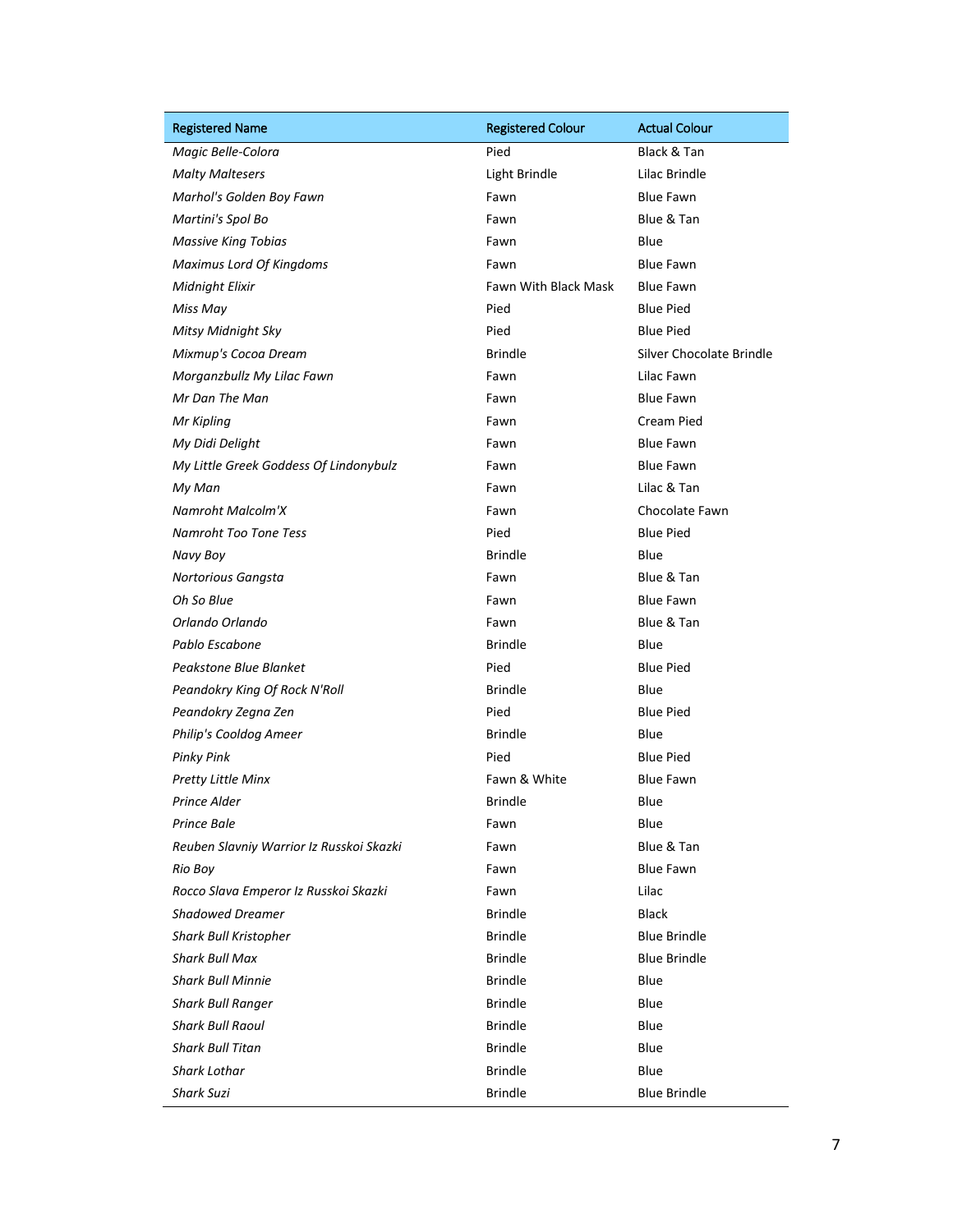| <b>Registered Name</b>                | <b>Registered Colour</b> | <b>Actual Colour</b>  |  |
|---------------------------------------|--------------------------|-----------------------|--|
| Sharky Boy                            | <b>Brindle</b>           | Blue                  |  |
| Sharky Lotha                          | Dark Brindle             | Blue                  |  |
| Shrinkabulls Half Moon With Justeph   | Brindle & White          | Blue & Tan            |  |
| Shrinkabulls Master Vegas             | Fawn & White             | Blue & Tan Brindle    |  |
| Shrinkabulls Miss Phoenix             | Fawn & White             | Blue & White          |  |
| Silverblood Choc Bar                  | Fawn                     | Chocolate Fawn        |  |
| Silverblood Lilac Legend              | Fawn                     | Lilac Fawn            |  |
| Silverblood Lilac Levi                | <b>Brindle</b>           | Lilac                 |  |
| Silverday Dream                       | Pied                     | <b>Blue Pied</b>      |  |
| Sio-Parti Buldozer Brutus From Gamico | <b>Brindle</b>           | Blue                  |  |
| Sir Winston                           | Fawn                     | <b>Platinum Cream</b> |  |
| Sir Wonderful                         | Light Brindle            | Blue & Tan            |  |
| Skyarm's Mr Kipling                   | Pied                     | Cream                 |  |
| <b>Snow Choc King</b>                 | White                    | Lilac & Tan           |  |
| Soilder Boy                           | <b>Brindle</b>           | Blue                  |  |
| <b>Spotty Master</b>                  | <b>Brindle</b>           | Blue                  |  |
| <b>Starblubulls Full Of Desire</b>    | Fawn                     | <b>Blue Fawn</b>      |  |
| <b>Sterling Moss</b>                  | Pied                     | <b>Blue Pied</b>      |  |
| Sweet Child Of Mine                   | Fawn                     | Blue & Tan            |  |
| <b>Sweet Princess Mae</b>             | Fawn                     | <b>Blue Fawn</b>      |  |
| Szureti Golden Baron                  | <b>Brindle</b>           | <b>Blue Brindle</b>   |  |
| Szureti Golden Blue Dream             | <b>Brindle</b>           | Blue                  |  |
| Szureti Golden Chrom Maximus          | Pied                     | <b>Blue Pied</b>      |  |
| Szureti Golden Dark Jessica           | Pied                     | <b>Blue Pied</b>      |  |
| Szureti Golden Eden Tom Of Burtonians | <b>Brindle</b>           | Blue                  |  |
| Szureti Golden Gap Blue Of Lajuno     | Fawn                     | <b>Blue Fawn</b>      |  |
| Szureti Golden Minnie Of Burtonians   | Pied                     | <b>Blue Pied</b>      |  |
| The Golden Prophet Eli                | Fawn                     | Blue & Tan            |  |
| The Lilac Prince                      | Fawn                     | Lilac Fawn            |  |
| The Samiad                            | Fawn                     | Chocolate Fawn        |  |
| Toro Von Bad-Bull                     | Fawn                     | Blue                  |  |
| <b>Toyboy Of Frenchie Connection</b>  | Brindle & White          | Blue & White          |  |
| Unicum Buldy Pepe Of Lajuno           | <b>Brindle</b>           | Blue & White          |  |
| Unique Frenchies Turbo                | Fawn                     | Lilac & Tan           |  |
| Uniquefrench Big Bucks                | <b>Brindle</b>           | Blue & Tan            |  |
| Uniquefrench Bruno Mars               | Fawn                     | Chocolate Fawn        |  |
| Uniquefrench Grime                    | Fawn                     | Lilac Fawn            |  |
| Uniquefrench Iggy Azalea              | Fawn                     | <b>Blue Fawn</b>      |  |
| Uniquefrench Legacy                   | Fawn                     | Blue & Tan            |  |
| Uniquefrench Leonardo                 | Fawn                     | Lilac                 |  |
| Uniquefrench My Super Ted             | Fawn                     | Blue & Tan            |  |
| Uniquefrench Perfection               | <b>Brindle</b>           | Blue & Tan            |  |
| Uniquefrench Purple Kenzo             | Fawn                     | Lilac                 |  |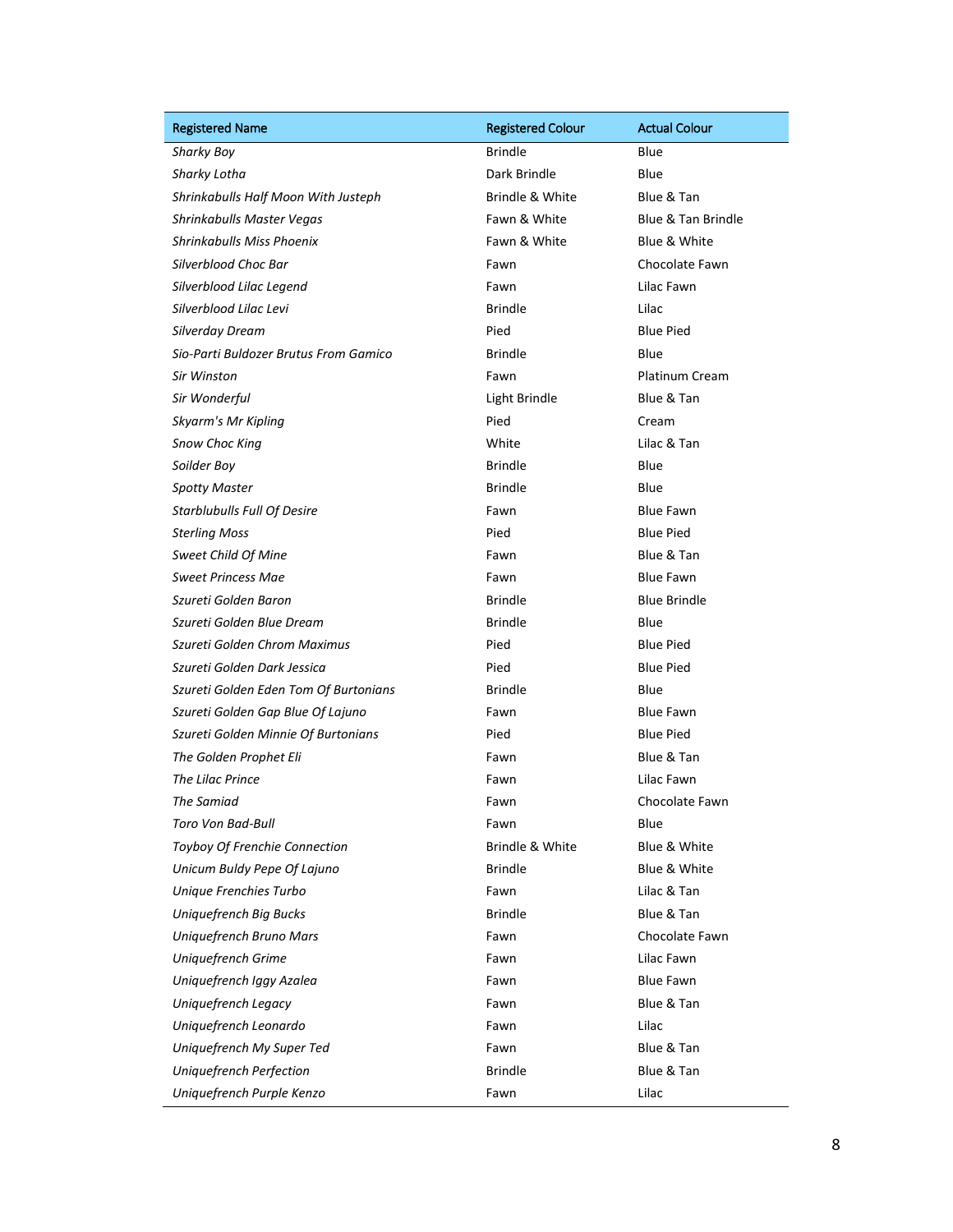| <b>Registered Name</b>              | <b>Registered Colour</b> | <b>Actual Colour</b> |
|-------------------------------------|--------------------------|----------------------|
| Uniquefrench Titan                  | Fawn                     | Lilac Fawn           |
| Uniquefrench Top Dollar             | <b>Brindle</b>           | Blue & Tan           |
| Uniquefrench Yogi Bear              | Fawn                     | Blue Fawn            |
| Wantabullz Bulla                    | Fawn                     | Blue & Tan           |
| Wantabullz Tonk The Man             | Fawn                     | Blue Fawn            |
| WCFB Wilbur                         | Fawn                     | Lilac & Tan          |
| White-Ghost-Bull Zsolo From Justeph | <b>Brindle</b>           | Chocolate            |
| Xena Hench Boy                      | <b>Brindle</b>           | Blue                 |
| Xufus                               | Fawn                     | Chocolate Fawn       |
| <b>Youthful King Henry</b>          | Dark Brindle             | <b>Blue</b>          |
| Zolee's Dog-Floppy                  | Pied                     | Blue & White         |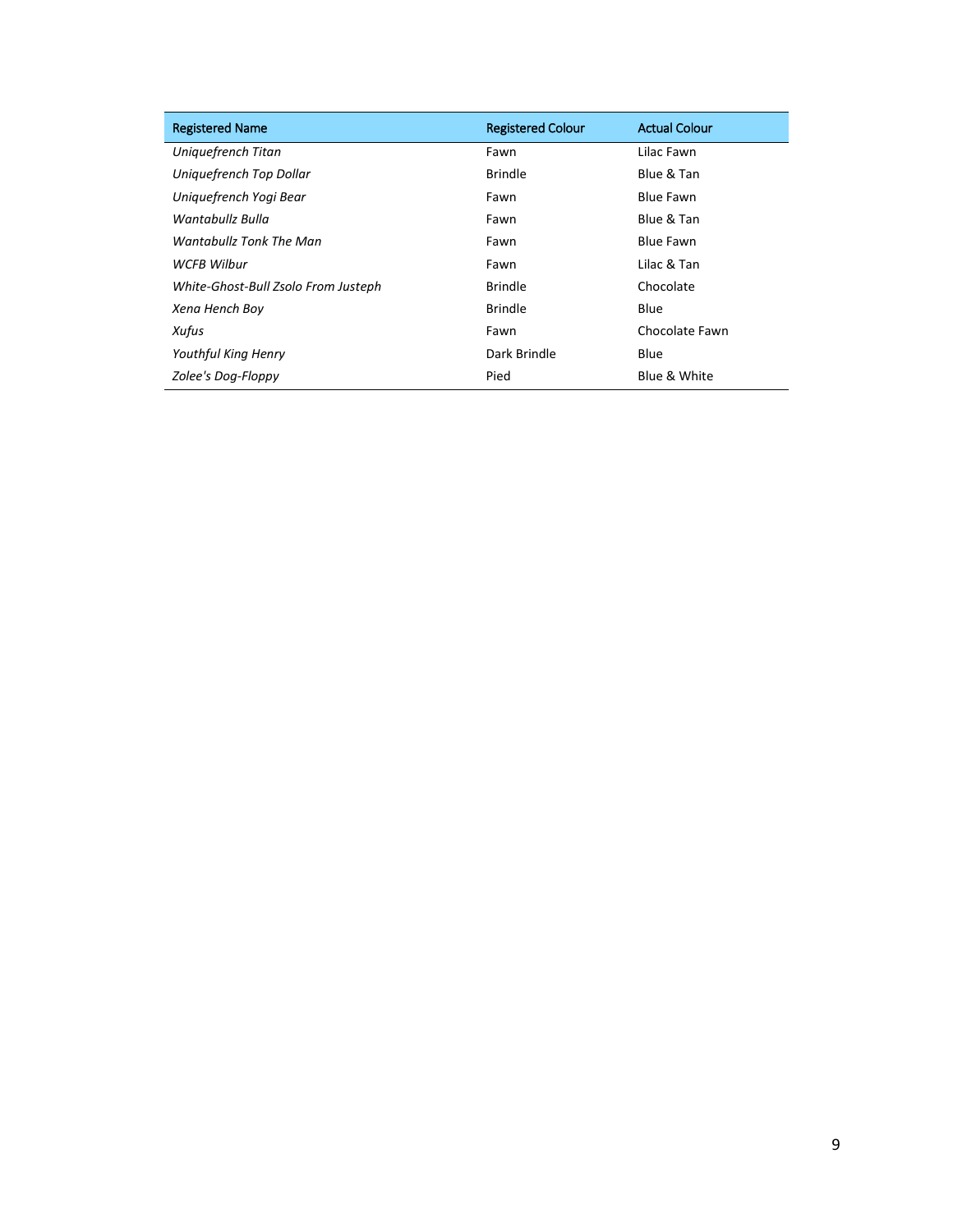# Litter Summaries

#### Standard Colour

594 standard colour French bulldog litters were registered with the KC in 2018, consisting of 2,524 puppies, divided as indicated in *Table 2*.

|         | ∽   |            |     | )4  | Total         |
|---------|-----|------------|-----|-----|---------------|
| Litters | 147 | 142        | 162 | 143 | 594           |
| Puppies | 640 | 622<br>◡∠∠ | 673 | 589 | 521<br>ム, フムー |

The most popular colour for puppies from these litters was registered as 'Fawn With Black Mask' (29.6%). The puppy colour breakdown is shown in *Figure 1*.



*Figure 1. Colour of puppies registered in standard colour French bulldog litters.*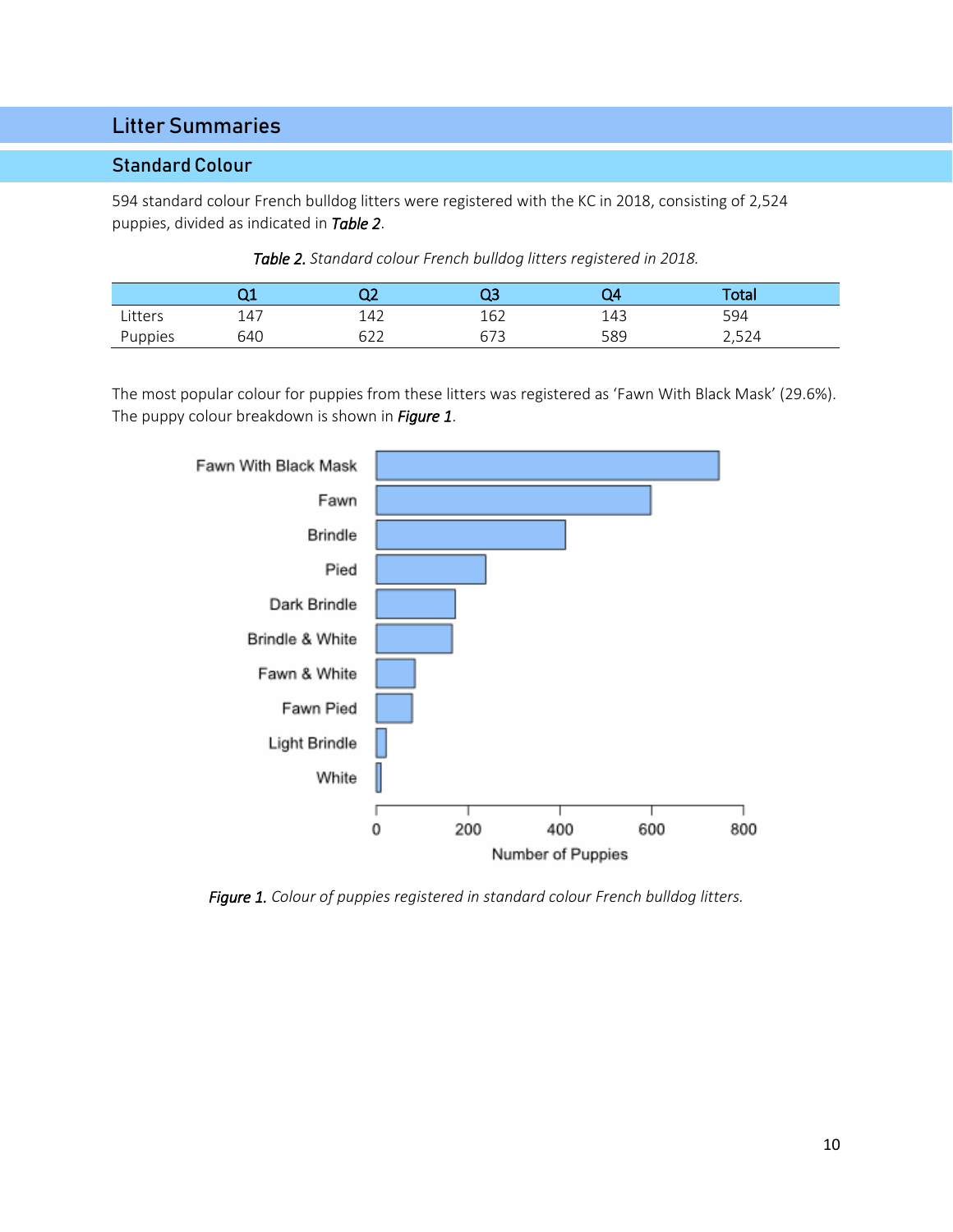6,711 CNR French bulldog litters were registered with the KC in 2018, consisting of 33,542 puppies, divided as indicated in *Table 3*.

|         | ∽     | רר<br>∽ | QЗ    | 24    | Total       |  |
|---------|-------|---------|-------|-------|-------------|--|
| Litters | 1,529 | 1,562   | 1,768 | 1,852 | C 711<br>ᆠᆂ |  |
| Puppies | ,618  | ,881    | 8,833 | 9.210 | 33,542      |  |

*Table 3. CNR French bulldog litters registered in 2018.*

Most puppies from these litters were registered as 'CNR' (51.6%). The puppy colour breakdown is shown in *Figure 2*.



*Figure 2. Colour of puppies registered in CNR French bulldog litters.*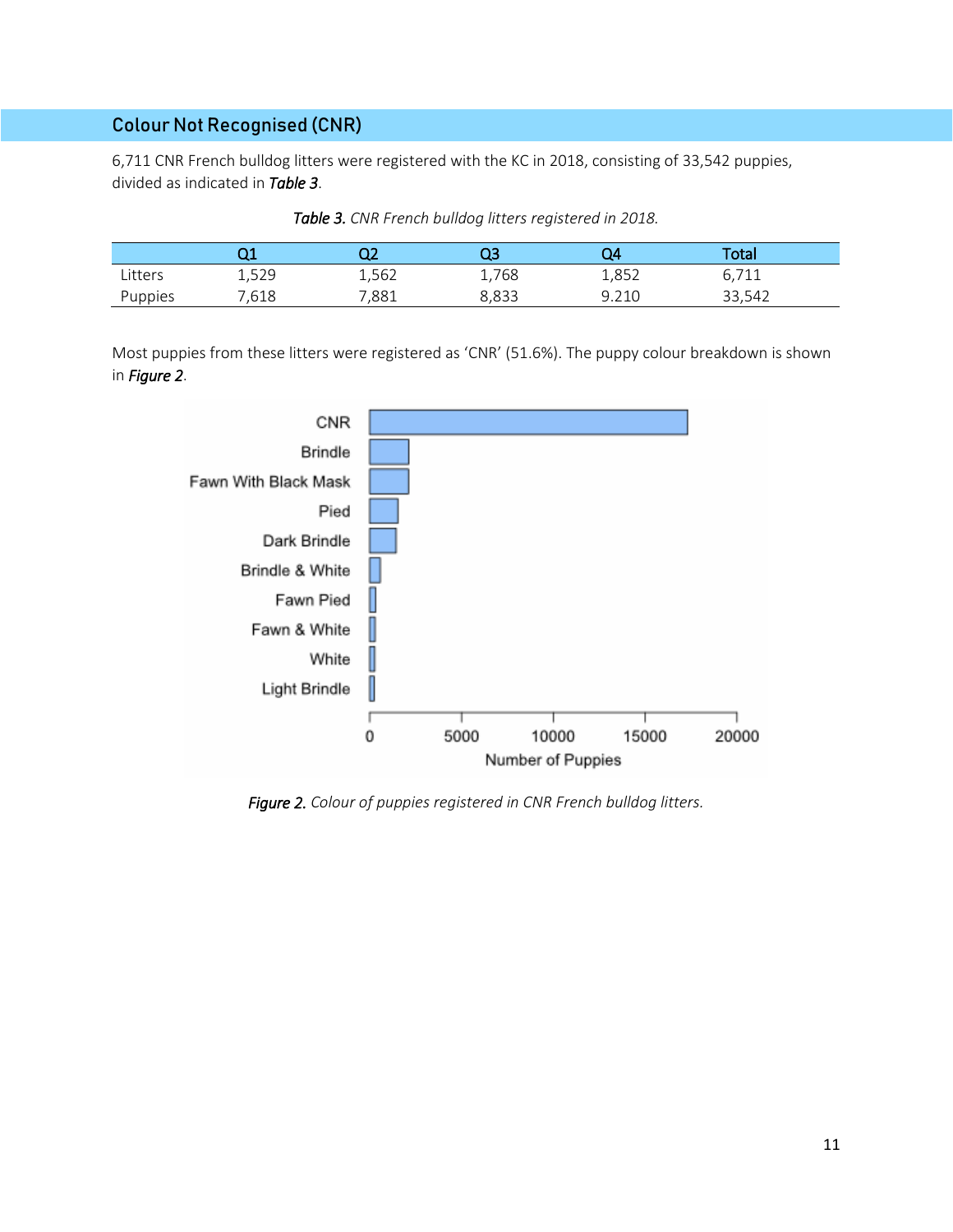# Litter Size

## Standard Colour

The mean number of puppies in standard colour litters was 4.2, whilst the median was 4. The distribution of puppy numbers per litter is shown in *Figure 3*.



*Figure 3. Number of registered puppies in standard colour French bulldog litters.*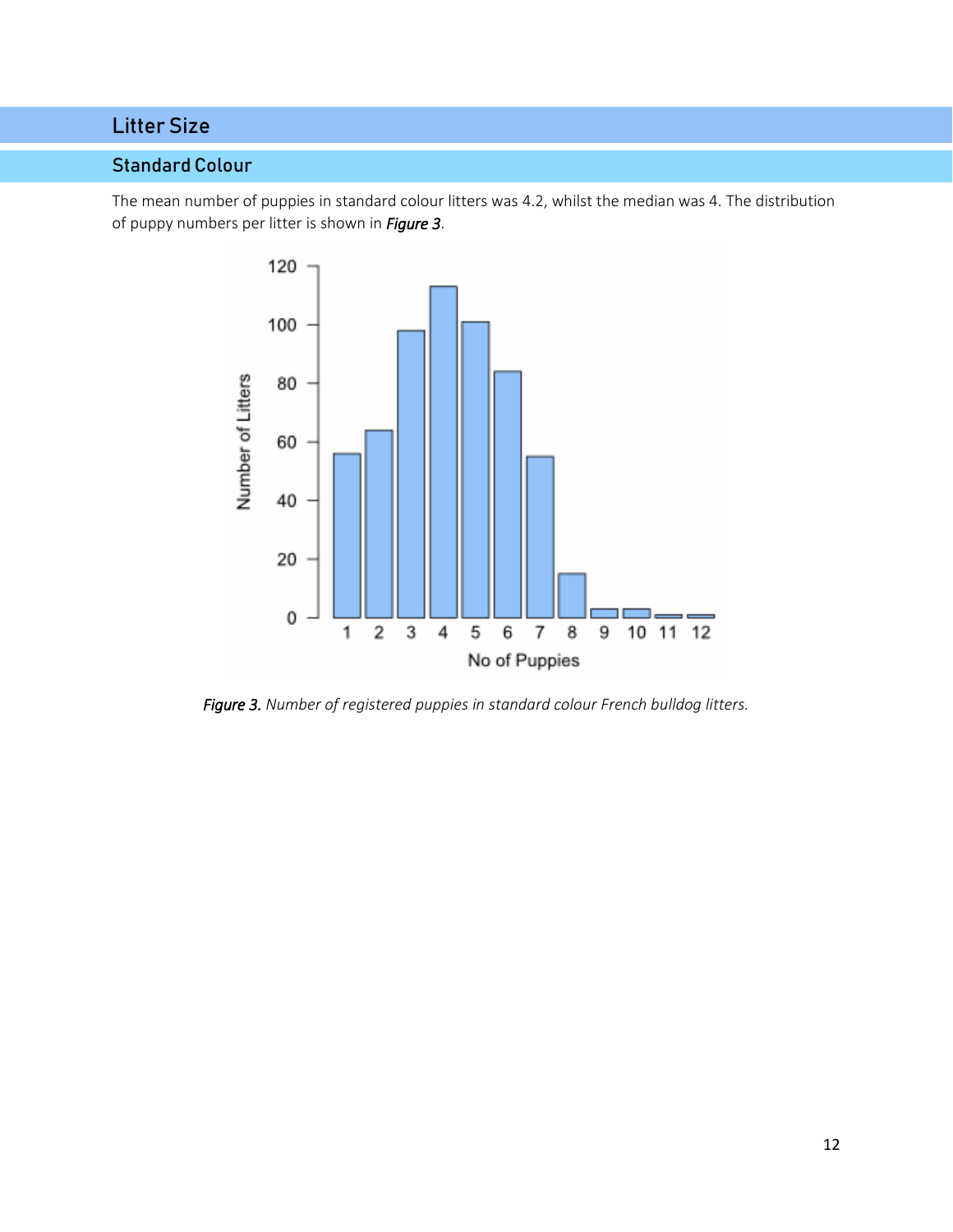The mean number of puppies in CNR litters was 5, whilst the median was also 5. The distribution of puppy numbers per litter is shown in *Figure 4*.



*Figure 4. Number of registered puppies in CNR French bulldog litters.*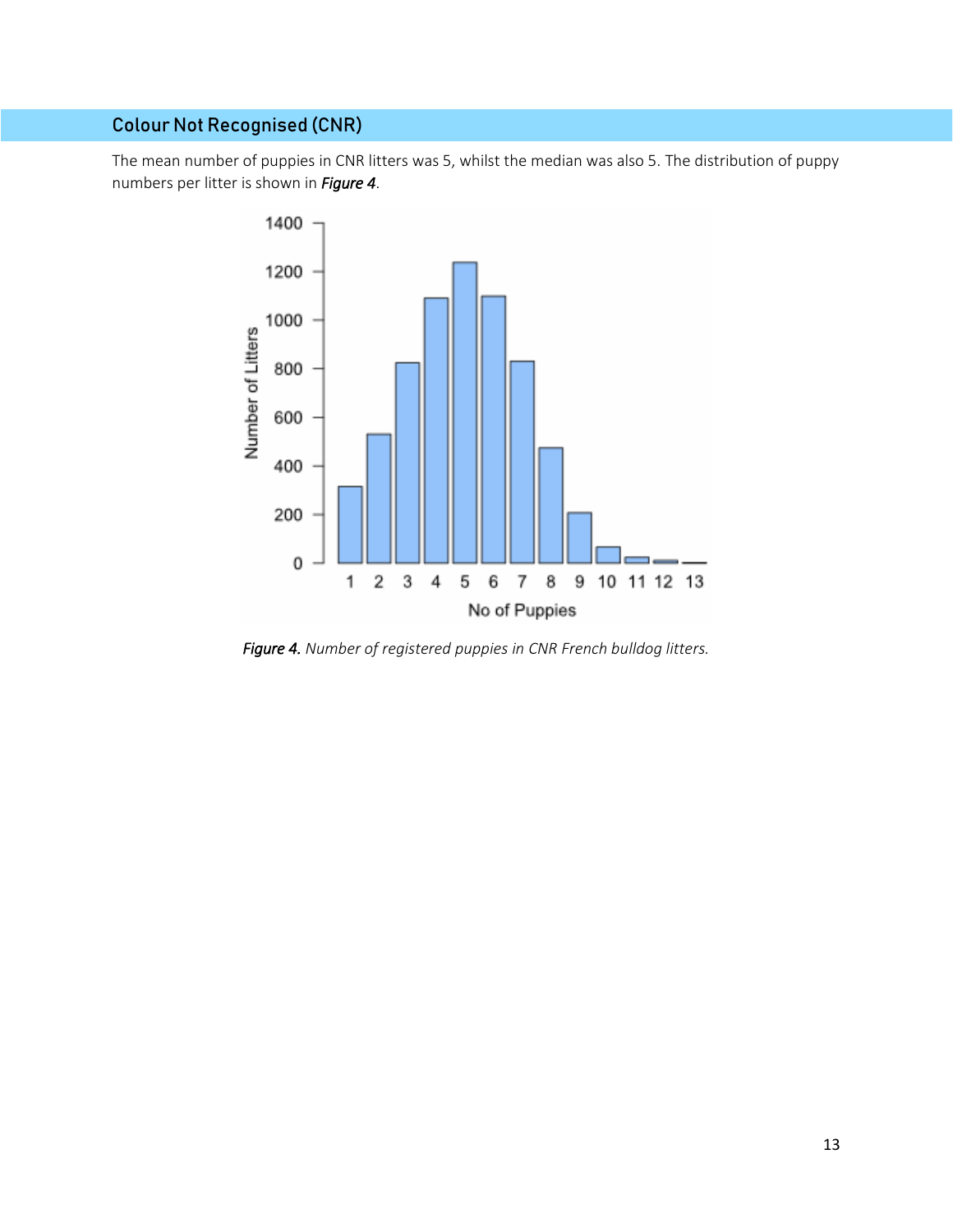# Coefficient of Inbreeding (COI)

The litter coefficient of inbreeding (COI) is a measure of inbreeding, expressed as a percentage probability of the same variation being inherited from the sire and the dam. A lower percentage indicates a lower level of inbreeding. myKC calculates the COI for each dog using all available pedigree information. One consideration to be considered is that limited pedigree information affects results, as with imported dogs which only come with a three-generation pedigree, and the lack of pedigree information further in the past. The KC will not register litters produced by a father/daughter, mother/son or brother/sister mating.

#### Standard Colour

*Figure 5* shows the distribution of COI for the standard colour French bulldog litters registered in 2018. The mean COI was 4.1% and the median COI was 2.4%. The highest recorded COI was 29.0%, and 5 litters were recorded with COI over 25% (the equivalent of a parent/child or brother/sister mating).



*Figure 5. Histogram of the coefficient of inbreeding of standard colour French bulldog litters registered in 2018.*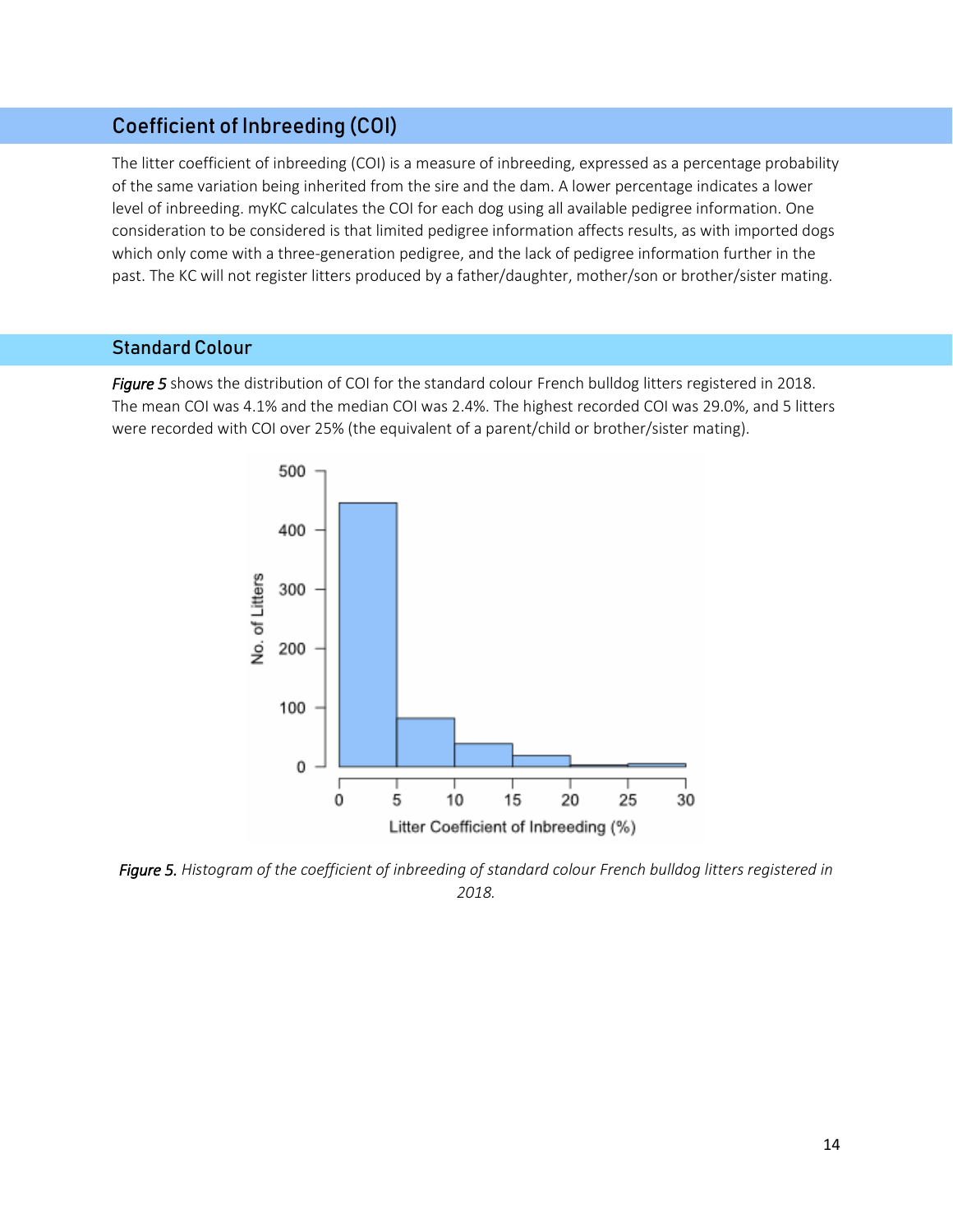*Figure 6* shows the distribution of COI for the CNR French bulldog litters registered in 2018. The mean COI was 2.3% and the median COI was 1.5%. The highest recorded COI was 30.0%.



*Figure 6. Histogram of the coefficient of inbreeding of CNR French bulldog litters registered in 2018.*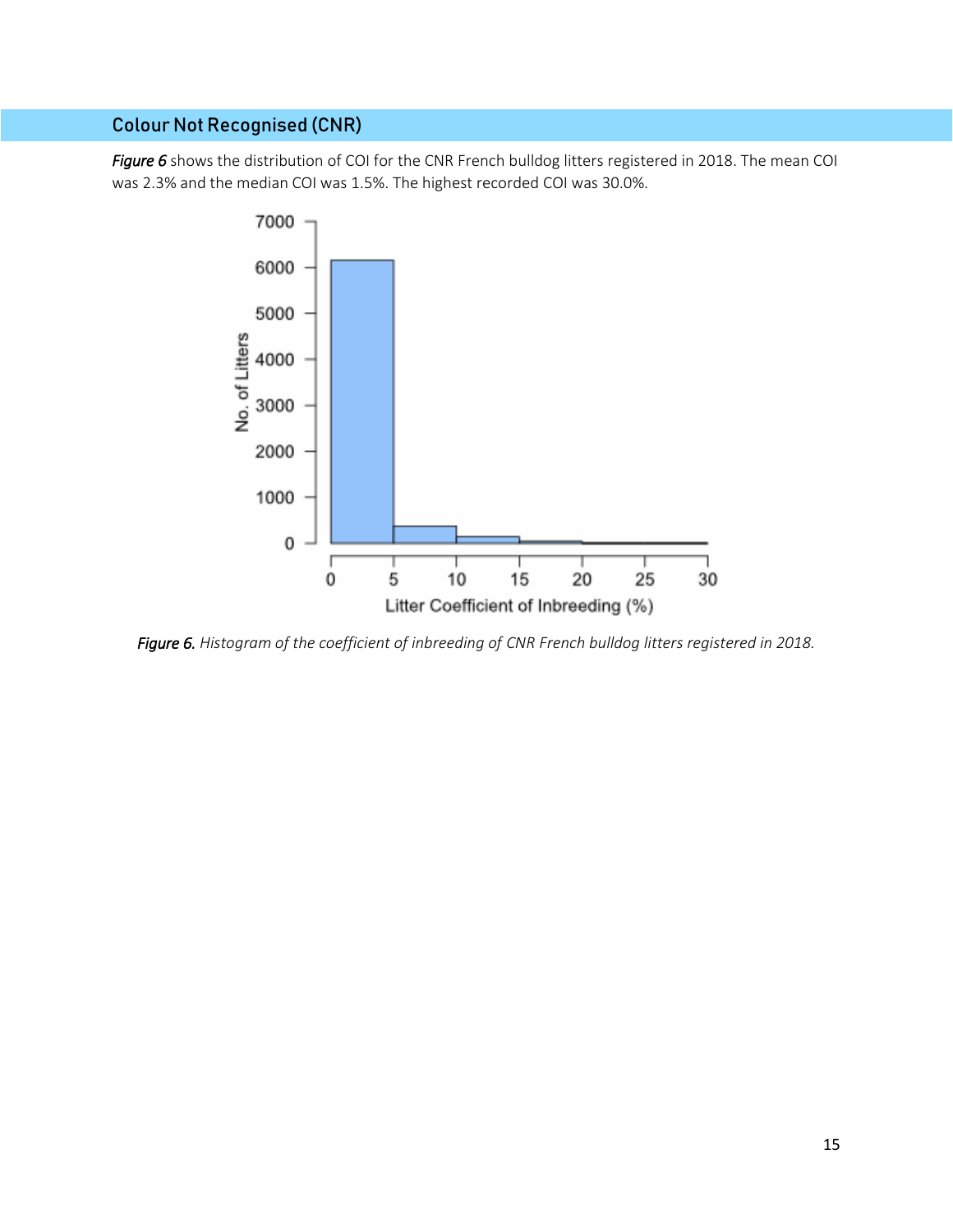# Caesarean Sections (C-Sections)

#### Standard Colour

44% of registered standard colour French bulldog litters were delivered by a reported Caesarean section (*Figure 7*). Of those litters where natural birth is presumed to have been attempted, 32% of litters were reported to be delivered by emergency C-Section.



*Figure 7. Reported C-section information for standard colour French bulldog litters.*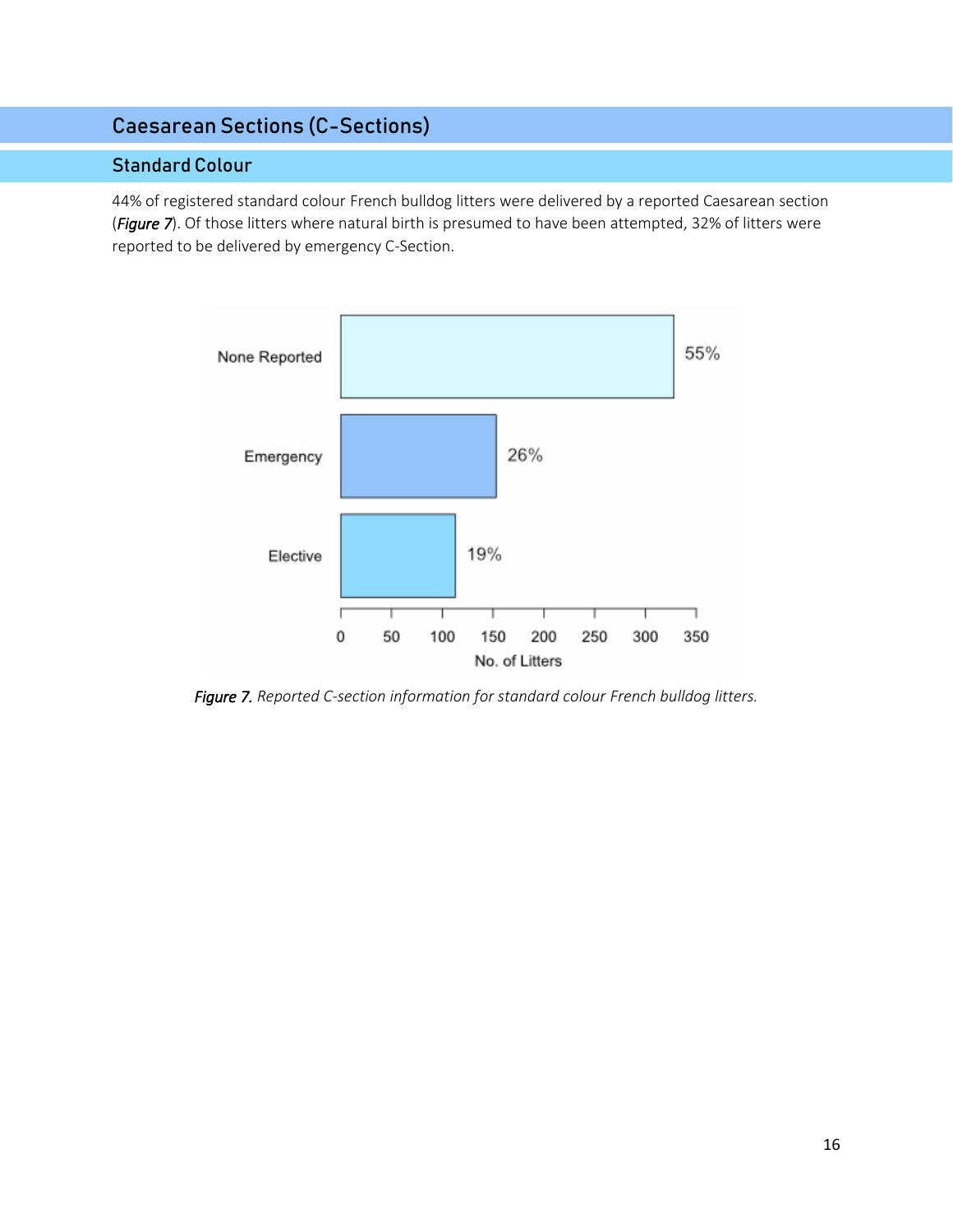37% of registered CNR French bulldog litters were delivered by a reported Caesarean section (*Figure 8*). Of those litters where natural birth is presumed to have been attempted, 21% of litters were reported to be delivered by emergency C-Section.



*Figure 8. Reported C-section information for CNR French bulldog litters.*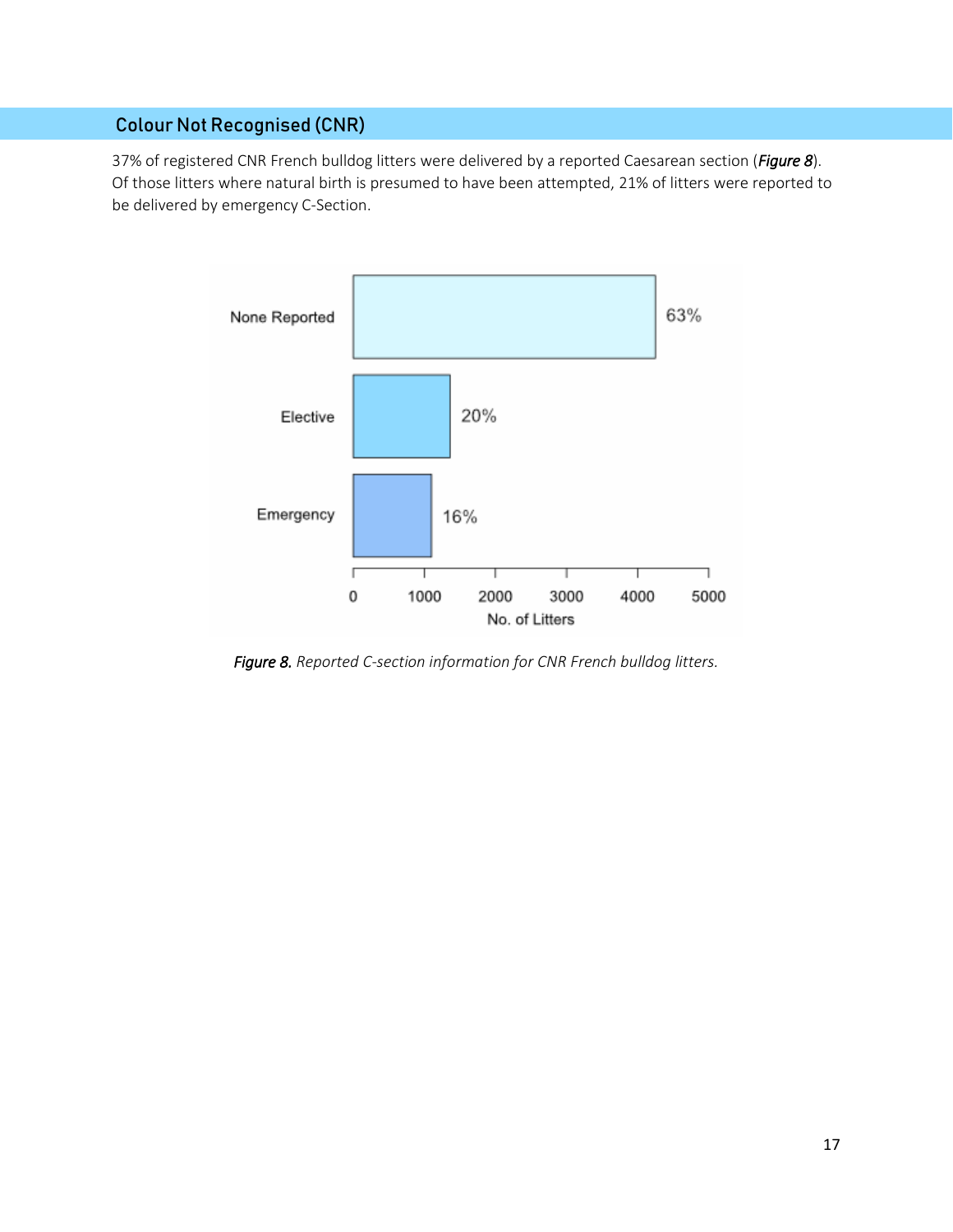#### Standard Colour

The standard colour French bulldog litters were produced by 306 different sires and 592 different dams. 46 of the sires are imports from other countries, whilst 57 of the dams are the same. These countries consist of Belgium, Bulgaria, Belarus, Croatia, Czechia, Denmark, France, Hungary, Ireland, Lithuania, Latvia, Poland, Portugal, Russia, Serbia, Slovakia, Spain, The Netherlands and Ukraine.

#### Colour Not Recognised (CNR)

The CNR bulldog litters were produced by 2,051 different sires and 6,451 different dams. 124 of the sires are imports from other countries, whilst 194 of the dams are the same. These countries consist of Belgium, Belarus, Bulgaria, Canada, Croatia, Cyprus, France, Germany, Hungary, Ireland, Lithuania, Malta, Montenegro, Poland, Romania, Russia, Serbia, Slovakia, Slovenia, Spain, The Netherlands, Ukraine and the USA.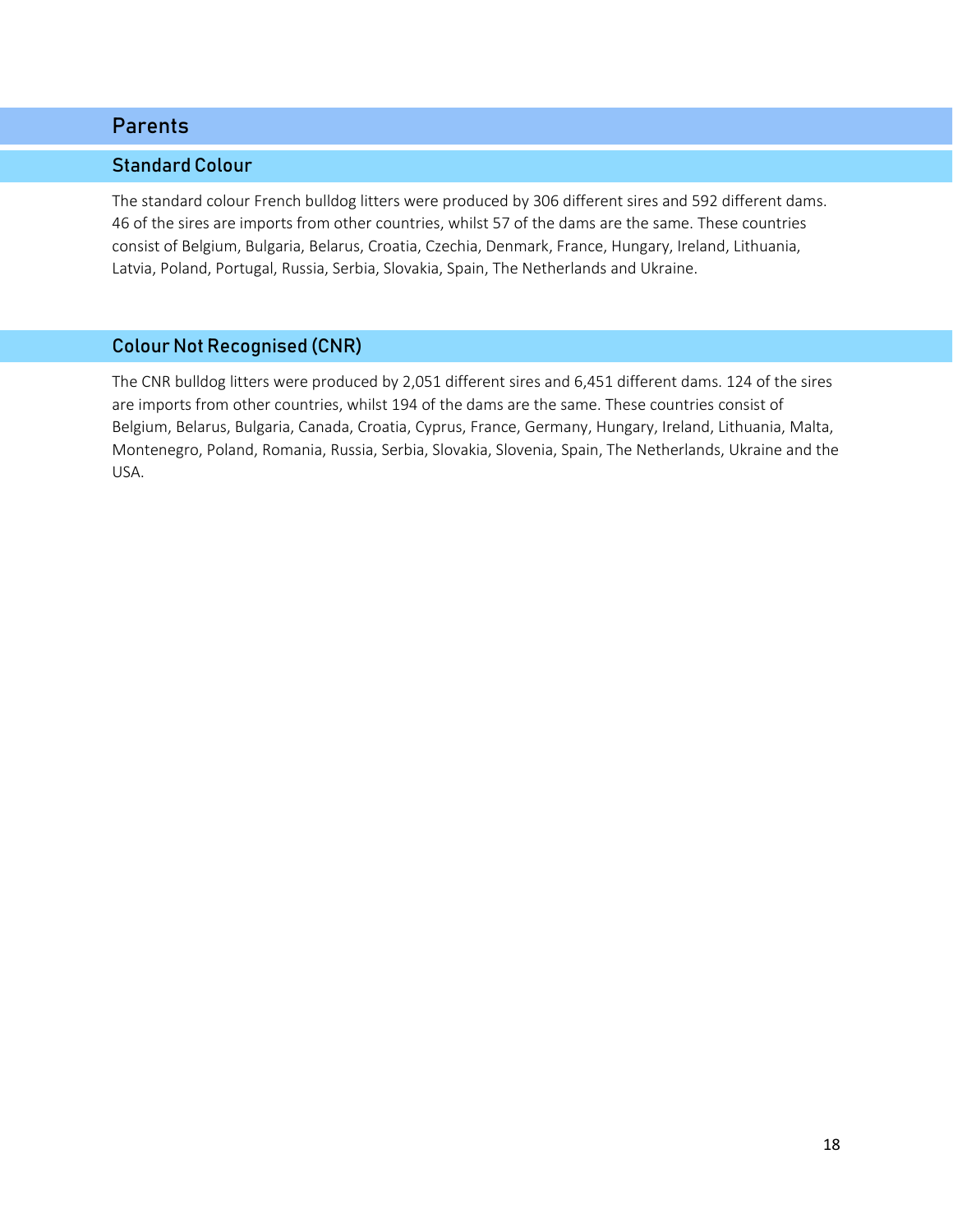# Age of Sires

#### Standard Colour

*Figure 9* shows the distribution of the age of sires at birth of the litters. The mean age of sires at the birth of the litter is 3.71 years, whilst the median age is 3.23 years. The maximum age of sire at birth of a litter is 10.94 years, whilst the minimum is 0.78 years.

Assuming a gestation time of approximately 60 days (or 0.17 years), the predicted mean age of sires at conception of the litter is 3.54 years, whilst the median age is 3.06 years. Under the same assumption, 155 litters (26%) are predicted to have been conceived when the sire was under 2 years of age.



*Figure 9. Age of sires at birth of standard colour French bulldog litters.*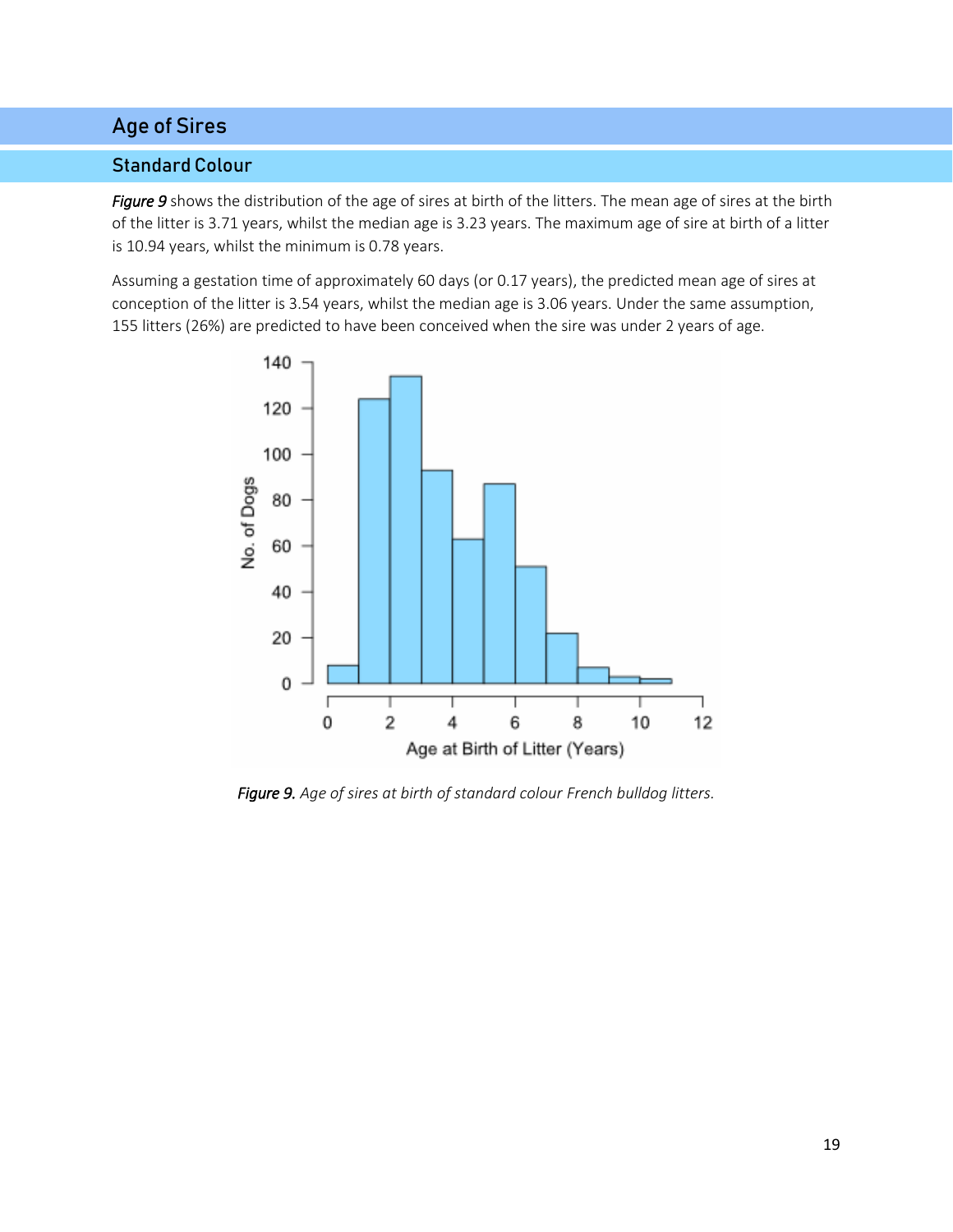*Figure 10* shows the distribution of the age of sires at birth of the litters. The mean age of sires at the birth of the litter is 2.03 years, whilst the median age is 1.66 years. The maximum age of sire at birth of a litter is 9.74 years, whilst the minimum is 0.43 years.

Assuming a gestation time of approximately 60 days (or 0.17 years), the predicted mean age of sires at conception of the litter is 1.86 years, whilst the median age is 1.49 years. Under the same assumption, 4597 litters (69%) are predicted to have been conceived when the sire was under 2 years of age.



*Figure 10. Age of sires at birth of CNR French Bulldog litters.*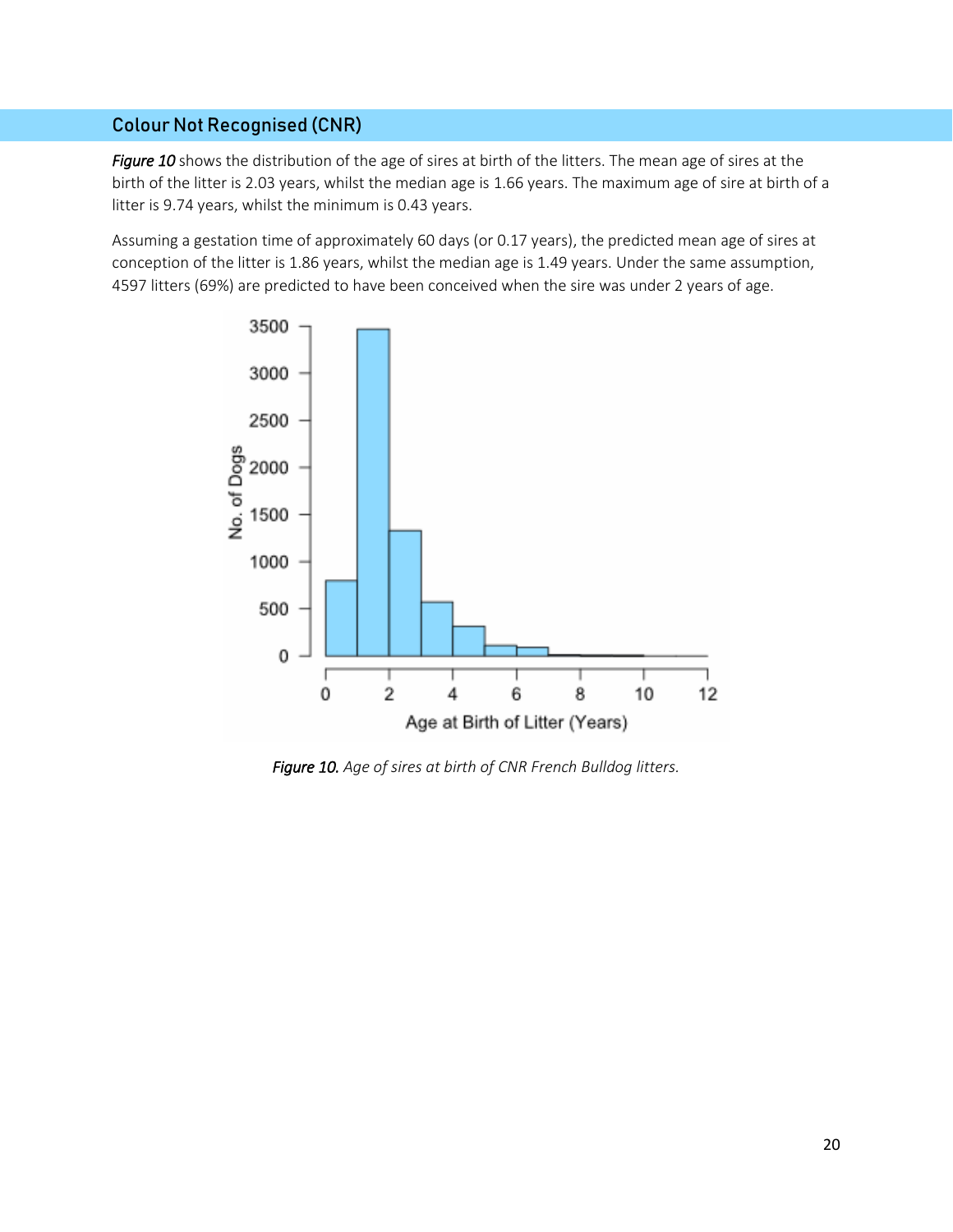# Age of Dams

#### Standard Colour

*Figure 11* shows the distribution of the age of dams at birth of the litters. The mean age of dams at the birth of the litter is 3.04 years, whilst the median age is 2.79 years. The maximum age of a dam at birth of a litter is 7.36 years, whilst the minimum is 1.17 years.

Assuming a gestation time of approximately 60 days (or 0.17 years), the predicted mean age of dams at conception of the litter is 2.87 years, whilst the median age is 2.62 years. Under the same assumption, 171 litters (29%) are predicted to have been conceived when the dam was under 2 years of age.



*Figure 11. Age of dams at birth of standard colour French bulldog litters.*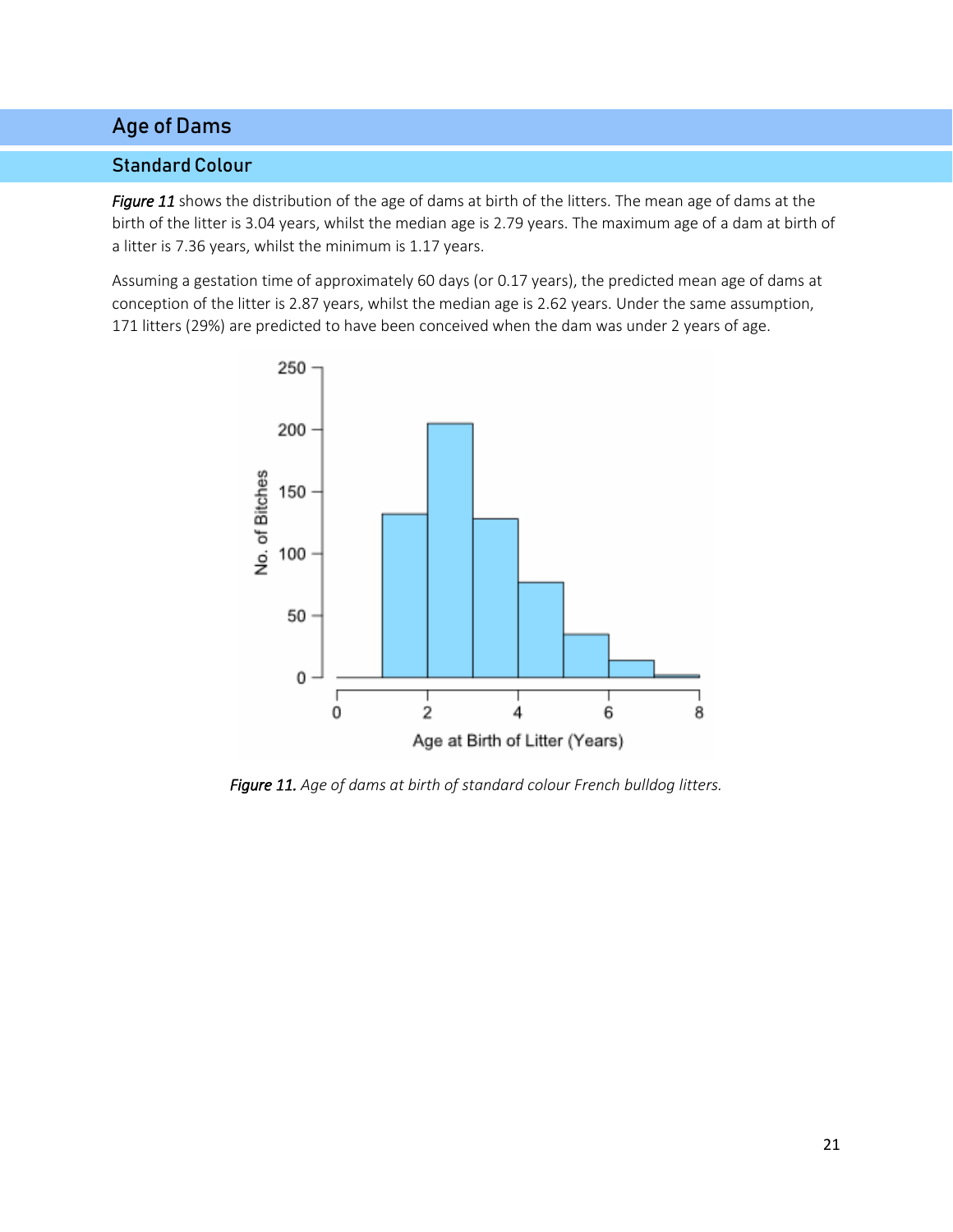*Figure 12* shows the distribution of the age of dams at birth of the litters. The mean age of dams at the birth of the litter is 2.32 years, whilst the median age is 2.05 years. The maximum age of a dam at birth of a litter is 7.74 years, whilst the minimum is 1.15 years.

Assuming a gestation time of approximately 60 days (or 0.17 years), the predicted mean age of dams at conception of the litter is 2.15 years, whilst the median age is 1.88 years. Under the same assumption, 3699 litters (55%) are predicted to have been conceived when the dam was under 2 years of age.



*Figure 12. Age of dams at birth of CNR French bulldog litters.*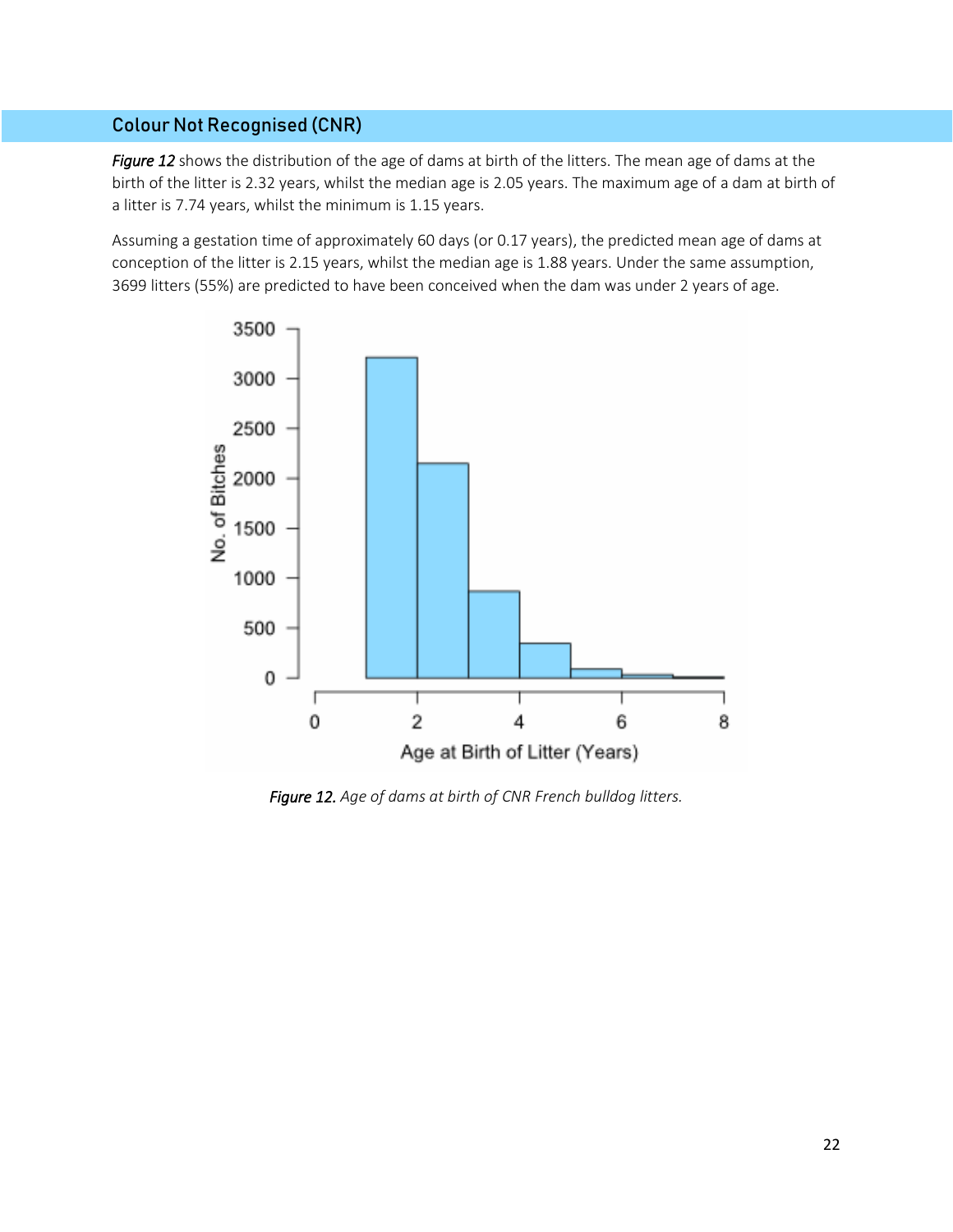# Popular Sires

### Standard Colour

102 dogs sired more than one standard colour litters registered in 2018, whilst 5 dogs sired more than ten (*Table 4*).

*Table 4. Sires with more than ten registered standard colour French bulldog litters in 2018.*

| <b>Name</b>                | No. Registered<br>Litters 2018 | <b>Total Registered</b><br>Litters | <b>French Bulldog</b><br><b>Health Scheme</b> |
|----------------------------|--------------------------------|------------------------------------|-----------------------------------------------|
| International Playboy      | 19                             | 109                                | Silver                                        |
| Eastonite Hurricane        | 18                             | 33                                 | Silver                                        |
| Eastonite Aca At Millaven  | 18                             | 43                                 | Gold                                          |
| Titantails Boardwalk Bulet | 15                             | 26                                 | Gold                                          |
| Wildax Smokey Robinson     | 11                             | 65                                 | None                                          |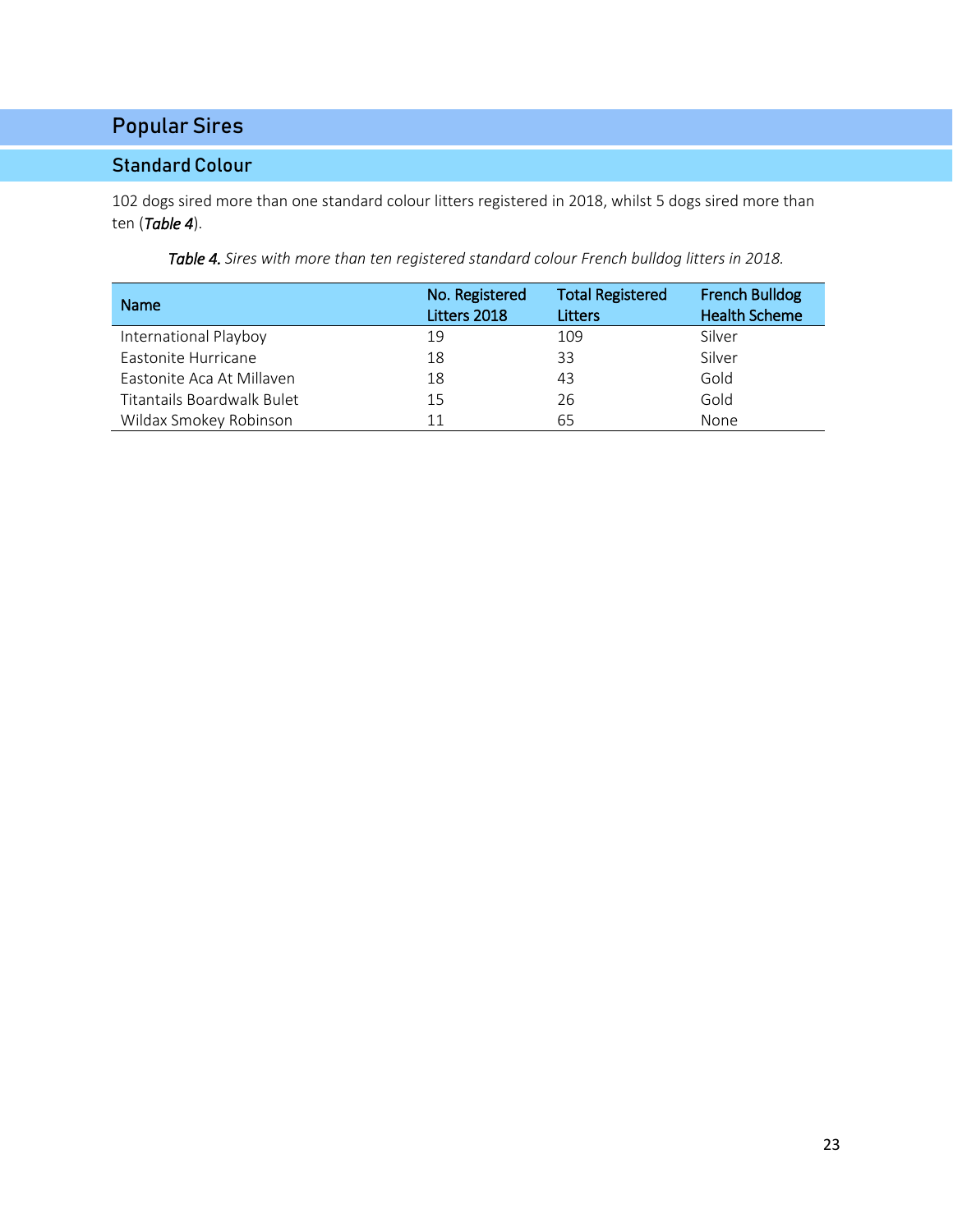973 dogs sired more than one CNR litters registered in 2018, whilst 124 dogs sired more than ten (*Table 5*).

|                                        | Colour          | No. Registered | <b>Total Registered</b> | <b>French Bulldog</b> |
|----------------------------------------|-----------------|----------------|-------------------------|-----------------------|
| Name                                   | (Where Known)   | Litters 2018   | Litters                 | <b>Health Scheme</b>  |
| Unique Frenchies Turbo                 | Lilac & Tan     | 98             | 142                     | None                  |
| Groove Rider                           |                 | 81             | 83                      | None                  |
| Morganzbullz My Lilac Fawn             | Lilac Fawn      | 62             | 132                     | None                  |
| Primofrench Irvin                      |                 | 62             | 71                      | None                  |
| The Masterpiece                        | Lilac Platinum  | 62             | 103                     | None                  |
| Roulette Racer At Mackasbull           | Chocolate & Tan | 50             | 67                      | None                  |
| <b>Herbert Connection</b>              | Lilac & Tan     | 49             | 64                      | None                  |
| Justeph Mister Rambo At Essexbull      | Blue            | 47             | 107                     | None                  |
| Kensteen That's My Job At Essexbull    | Blue & Tan      | 37             | 50                      | None                  |
| Lord Toy Boy At Mackasbull             |                 | 37             | 37                      | None                  |
| Sir Waltzer                            |                 | 37             | 50                      | None                  |
| Tommy Traps                            | Lilac & Tan     | 37             | 75                      | None                  |
| Laity's Checkmate                      |                 | 35             | 51                      | None                  |
| San Jose Shark                         |                 | 35             | 40                      | None                  |
| True To The Chase                      | Lilac & Tan     | 34             | 69                      | None                  |
| King Of Northenbullyes                 | Blue & Tan      | 31             | 119                     | None                  |
| Unique Predator                        | Lilac & Tan     | 31             | 33                      | None                  |
| Little Monster Future War              | Blue            | 30             | 38                      | None                  |
| Mr Kipling                             | Cream Pied      | 30             | 30                      | None                  |
| Sprocket Rocket                        |                 | 30             | 35                      | None                  |
| Blu Baby Boy                           | Lilac Sable     | 29             | 37                      | None                  |
| Marshalls Madness                      |                 | 29             | 34                      | None                  |
| Justeph Fawn Moon Master               | Blue Fawn       | 28             | 65                      | None                  |
| The Huntsman                           | Blue & Tan      | 27             | 74                      | None                  |
| Lilac Billy The Kid                    | Lilac & Cream   | 26             | 34                      | None                  |
| Uniquefrench Legacy                    | Blue & Tan      | 25             | 87                      | None                  |
| Lilac Legend                           |                 | 24             | 29                      | None                  |
| Russian Zsar At Paledeto               |                 | 24             | 38                      | None                  |
| Creed Of Jackpot                       | Lilac & Tan     | 23             | 27                      | None                  |
| Trend A Bullz Rolex Good Times         | Lilac & Tan     | 23             | 41                      | None                  |
| Lilac Tan Iron Man                     |                 | 22             | 36                      | None                  |
| Charli Chaplin                         | Blue            | 21             | 46                      | None                  |
| Diamond Super Man                      | Lilac & Tan     | 21             | 83                      | None                  |
| Frenchiestar Bailey At Archbulls       |                 | 21             | 68                      | None                  |
| <b>Brokker</b>                         |                 | 20             | 32                      | None                  |
| Alexei Rare Gery Bulls                 | Black & Tan     | 19             | 32                      | <b>Bronze</b>         |
| Navy Boy                               |                 | 19             | 64                      | None                  |
| Star Boy                               |                 | 19             | 27                      | None                  |
| The Liquorice Allsort                  |                 | 19             | 30                      | None                  |
| Kensteen Full Moon                     | Blue & Tan      | 18             | 36                      | None                  |
| Possibly Me                            |                 | 18             | 29                      | None                  |
| Prince Of Lilacs                       | Lilac & Tan     | 18             | 25                      | None                  |
| Silverblood Choc Bar                   | Chocolate Fawn  | 18             | 25                      | None                  |
| Xufus                                  | Chocolate Fawn  | 18             | 21                      | None                  |
| Charalyns Can't Touch This From Gamico |                 | 17             | 22                      | None                  |
| Frosty Blu Eyes                        | Blue & Tan      | 17             | 20                      | None                  |
| Kentixen Eternal Flame Of Lindonybulz  | Blue & Tan      | 17             | 25                      | Silver                |
| King Rocco One For The Ladies          | Chocolate & Tan | 17             | 26                      | None                  |
| Platinum Tank                          | Lilac           | 17             | 20                      | None                  |

*Table 5. Sires with more than ten registered CNR French bulldog litters in 2018.*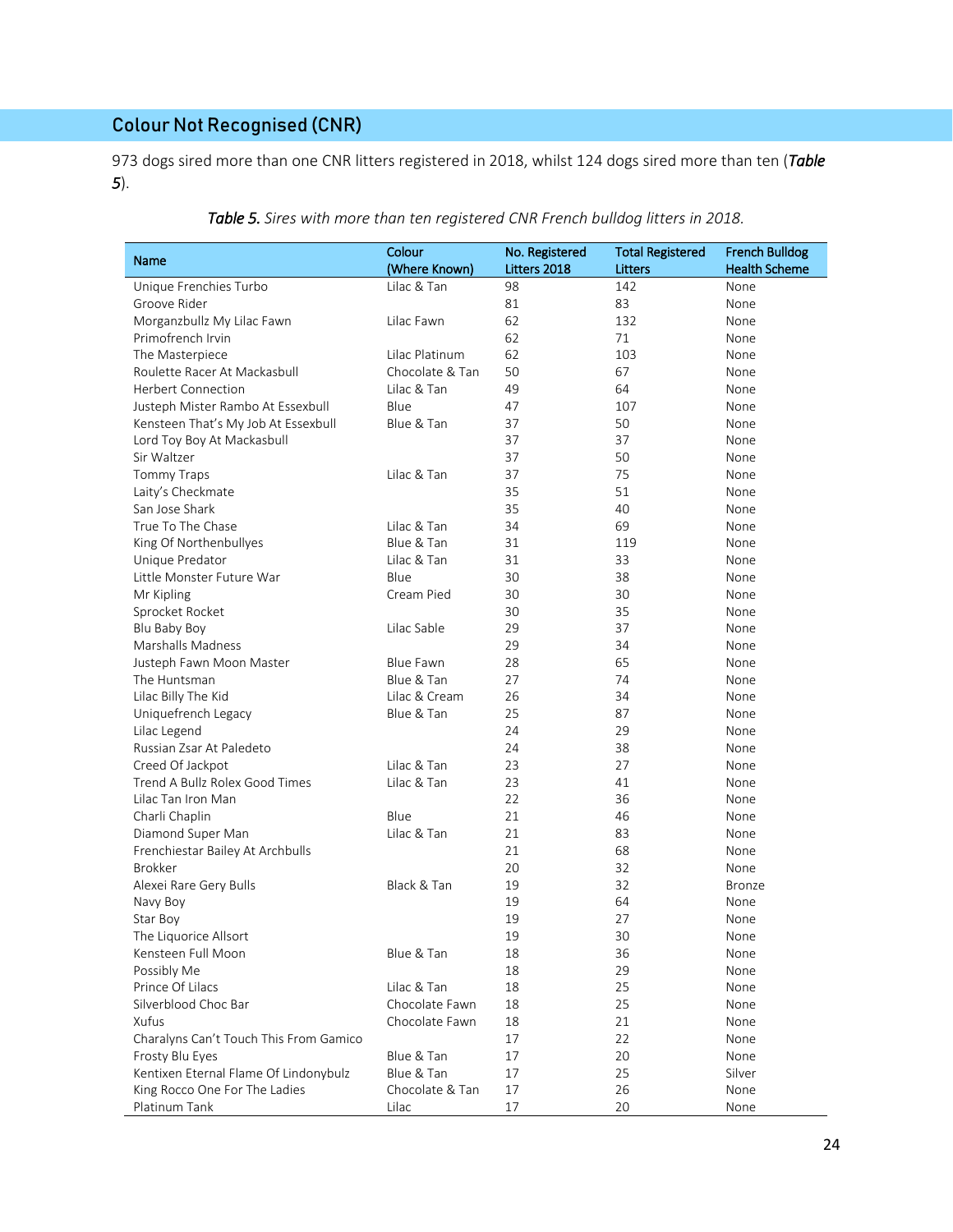| (Where Known)<br>Litters 2018<br>Scheme<br>Litters<br>Uniquefrench Purple Kenzo<br>17<br>71<br>Lilac<br>None<br>16<br>34<br>Elvis Special Boy<br>None<br>59<br>Iron County Lada<br>16<br>Bronze<br>Kenaiteen Coronado<br>16<br>19<br>None<br>Kensteen November Sun<br>16<br>17<br>None<br>Black & Tan<br>16<br>26<br>Lilac Cass Boy<br>None<br>Starblubulls Starman<br>Blue & Tan<br>Silver<br>16<br>28<br>Van Dutch<br>16<br>22<br>None<br>Blue & Tan<br>15<br>28<br>None<br>Boycie Boy<br>Caneamore Cheleb At Zobagz<br>Blue & Sable Tan<br>15<br>19<br>None<br>15<br>44<br>Dyfed Blueish Casper<br>Blue<br>None<br>15<br>Espresso Rich Indulgence<br>18<br>None<br>Lilac & Tan<br>15<br>20<br>Hollywood Lilac King<br>None<br><b>Blue Fawn</b><br>Howdy Barney<br>15<br>18<br>None<br>Need You Bad<br>Lilac & Tan<br>15<br>20<br>None<br><b>Bolmond Of Burtonians</b><br>14<br>19<br>None<br>22<br>It's Ferris<br>Blue Fawn<br>14<br>None<br>Blue<br>23<br>King Of England<br>14<br>None<br>Blue<br>27<br>Mimi Garcon At Showproud<br>14<br>None<br>Monsieur Ciel Bleu<br>Blue<br>94<br>14<br>None<br>Silver Moon At Elangelblue<br>Lilac Fawn<br>14<br>48<br>None<br>Silver<br>Sunshines Boy Revel<br>14<br>14<br>The Baker<br>Lilac & Tan<br>15<br>14<br>None<br>Tiarabulls Lovely Lamu<br>14<br>19<br>None<br>Cervelo Creme Bellesoeur<br>Silver<br>13<br>14<br>Charudi Crafty King<br>13<br>17<br>None<br>Chocoablue Sydney<br>Chocolate Fawn<br>13<br>20<br>Bronze<br>Heartabullz Maximus<br>Blue & Tan<br>13<br>19<br>None<br>Blue & Tan<br>31<br>Jakz Gallardo<br>13<br>None<br>Lilac<br>Lilac Romeo<br>13<br>42<br>None<br>Mister Million<br>13<br>13<br>None<br>Prince Pablo Escobar<br>13<br>14<br>None<br>Starblubulls Moonshine<br>13<br>36<br>None<br>Tresbelle The Heffner<br>Lilac & Tan<br>13<br>29<br>None<br>Uniquefrench Poker Face<br>13<br>17<br>None<br>Chocolate Fawn<br>18<br>Vindogs The Creator<br>13<br>None<br>Azure Bazz<br>Blue<br>12<br>52<br>None<br>Lilac & Tan<br>12<br>13<br>Biggy Big Boy<br>None<br>35<br>Chocoablue Tokyo<br>12<br>Chocolate & Tan<br>None<br>Codedbullyz Blue Boy<br>Blue & Tan<br>12<br>27<br>None<br>Chocolate & Tan<br>Curlys Bazinga<br>12<br>91<br>None<br>33<br>lan<br>12<br>None<br>It's Now Or Never<br>Lilac & Tan<br>12<br>67<br>None<br>Blue & Tan<br>Kensteen Arizona Sunset<br>12<br>13<br>None<br>53<br>Kentixen Perfect Panama<br>Blue & Tan<br>12<br>None<br>Lilac Lincoln<br>Lilac & Tan<br>12<br>13<br>None<br>Mini Meech Of Frenchyview<br>Blue & Tan<br>12<br>20<br>None<br>Morganzbullz Lord Of Creams<br>12<br>13<br>None<br>Lilac & Tan<br>12<br>My Time<br>12<br>None<br>Purple Shaded Lilac<br>12<br>16<br>None<br>Relaxabullz Alchemilla<br>12<br>19<br>None<br>Super Teddy Bear<br>12<br>26<br>None<br>12<br>13<br>Sweet Riley Boy<br>None<br>The Field Marshall<br>Lilac Platinum<br>12<br>14<br>None<br>The Strong Fella<br>12<br>Blue<br>20<br>None | Name                | Colour | No. Registered | <b>Total Registered</b> | <b>FBCE Health</b> |
|---------------------------------------------------------------------------------------------------------------------------------------------------------------------------------------------------------------------------------------------------------------------------------------------------------------------------------------------------------------------------------------------------------------------------------------------------------------------------------------------------------------------------------------------------------------------------------------------------------------------------------------------------------------------------------------------------------------------------------------------------------------------------------------------------------------------------------------------------------------------------------------------------------------------------------------------------------------------------------------------------------------------------------------------------------------------------------------------------------------------------------------------------------------------------------------------------------------------------------------------------------------------------------------------------------------------------------------------------------------------------------------------------------------------------------------------------------------------------------------------------------------------------------------------------------------------------------------------------------------------------------------------------------------------------------------------------------------------------------------------------------------------------------------------------------------------------------------------------------------------------------------------------------------------------------------------------------------------------------------------------------------------------------------------------------------------------------------------------------------------------------------------------------------------------------------------------------------------------------------------------------------------------------------------------------------------------------------------------------------------------------------------------------------------------------------------------------------------------------------------------------------------------------------------------------------------------------------------------------------------------------------------------------------------------------------------------------------------------------------------------------------------------------------------------------------------------------------------------------------------------------------------------------------------------------------------|---------------------|--------|----------------|-------------------------|--------------------|
|                                                                                                                                                                                                                                                                                                                                                                                                                                                                                                                                                                                                                                                                                                                                                                                                                                                                                                                                                                                                                                                                                                                                                                                                                                                                                                                                                                                                                                                                                                                                                                                                                                                                                                                                                                                                                                                                                                                                                                                                                                                                                                                                                                                                                                                                                                                                                                                                                                                                                                                                                                                                                                                                                                                                                                                                                                                                                                                                             |                     |        |                |                         |                    |
|                                                                                                                                                                                                                                                                                                                                                                                                                                                                                                                                                                                                                                                                                                                                                                                                                                                                                                                                                                                                                                                                                                                                                                                                                                                                                                                                                                                                                                                                                                                                                                                                                                                                                                                                                                                                                                                                                                                                                                                                                                                                                                                                                                                                                                                                                                                                                                                                                                                                                                                                                                                                                                                                                                                                                                                                                                                                                                                                             |                     |        |                |                         |                    |
|                                                                                                                                                                                                                                                                                                                                                                                                                                                                                                                                                                                                                                                                                                                                                                                                                                                                                                                                                                                                                                                                                                                                                                                                                                                                                                                                                                                                                                                                                                                                                                                                                                                                                                                                                                                                                                                                                                                                                                                                                                                                                                                                                                                                                                                                                                                                                                                                                                                                                                                                                                                                                                                                                                                                                                                                                                                                                                                                             |                     |        |                |                         |                    |
|                                                                                                                                                                                                                                                                                                                                                                                                                                                                                                                                                                                                                                                                                                                                                                                                                                                                                                                                                                                                                                                                                                                                                                                                                                                                                                                                                                                                                                                                                                                                                                                                                                                                                                                                                                                                                                                                                                                                                                                                                                                                                                                                                                                                                                                                                                                                                                                                                                                                                                                                                                                                                                                                                                                                                                                                                                                                                                                                             |                     |        |                |                         |                    |
|                                                                                                                                                                                                                                                                                                                                                                                                                                                                                                                                                                                                                                                                                                                                                                                                                                                                                                                                                                                                                                                                                                                                                                                                                                                                                                                                                                                                                                                                                                                                                                                                                                                                                                                                                                                                                                                                                                                                                                                                                                                                                                                                                                                                                                                                                                                                                                                                                                                                                                                                                                                                                                                                                                                                                                                                                                                                                                                                             |                     |        |                |                         |                    |
|                                                                                                                                                                                                                                                                                                                                                                                                                                                                                                                                                                                                                                                                                                                                                                                                                                                                                                                                                                                                                                                                                                                                                                                                                                                                                                                                                                                                                                                                                                                                                                                                                                                                                                                                                                                                                                                                                                                                                                                                                                                                                                                                                                                                                                                                                                                                                                                                                                                                                                                                                                                                                                                                                                                                                                                                                                                                                                                                             |                     |        |                |                         |                    |
|                                                                                                                                                                                                                                                                                                                                                                                                                                                                                                                                                                                                                                                                                                                                                                                                                                                                                                                                                                                                                                                                                                                                                                                                                                                                                                                                                                                                                                                                                                                                                                                                                                                                                                                                                                                                                                                                                                                                                                                                                                                                                                                                                                                                                                                                                                                                                                                                                                                                                                                                                                                                                                                                                                                                                                                                                                                                                                                                             |                     |        |                |                         |                    |
|                                                                                                                                                                                                                                                                                                                                                                                                                                                                                                                                                                                                                                                                                                                                                                                                                                                                                                                                                                                                                                                                                                                                                                                                                                                                                                                                                                                                                                                                                                                                                                                                                                                                                                                                                                                                                                                                                                                                                                                                                                                                                                                                                                                                                                                                                                                                                                                                                                                                                                                                                                                                                                                                                                                                                                                                                                                                                                                                             |                     |        |                |                         |                    |
|                                                                                                                                                                                                                                                                                                                                                                                                                                                                                                                                                                                                                                                                                                                                                                                                                                                                                                                                                                                                                                                                                                                                                                                                                                                                                                                                                                                                                                                                                                                                                                                                                                                                                                                                                                                                                                                                                                                                                                                                                                                                                                                                                                                                                                                                                                                                                                                                                                                                                                                                                                                                                                                                                                                                                                                                                                                                                                                                             |                     |        |                |                         |                    |
|                                                                                                                                                                                                                                                                                                                                                                                                                                                                                                                                                                                                                                                                                                                                                                                                                                                                                                                                                                                                                                                                                                                                                                                                                                                                                                                                                                                                                                                                                                                                                                                                                                                                                                                                                                                                                                                                                                                                                                                                                                                                                                                                                                                                                                                                                                                                                                                                                                                                                                                                                                                                                                                                                                                                                                                                                                                                                                                                             |                     |        |                |                         |                    |
|                                                                                                                                                                                                                                                                                                                                                                                                                                                                                                                                                                                                                                                                                                                                                                                                                                                                                                                                                                                                                                                                                                                                                                                                                                                                                                                                                                                                                                                                                                                                                                                                                                                                                                                                                                                                                                                                                                                                                                                                                                                                                                                                                                                                                                                                                                                                                                                                                                                                                                                                                                                                                                                                                                                                                                                                                                                                                                                                             |                     |        |                |                         |                    |
|                                                                                                                                                                                                                                                                                                                                                                                                                                                                                                                                                                                                                                                                                                                                                                                                                                                                                                                                                                                                                                                                                                                                                                                                                                                                                                                                                                                                                                                                                                                                                                                                                                                                                                                                                                                                                                                                                                                                                                                                                                                                                                                                                                                                                                                                                                                                                                                                                                                                                                                                                                                                                                                                                                                                                                                                                                                                                                                                             |                     |        |                |                         |                    |
|                                                                                                                                                                                                                                                                                                                                                                                                                                                                                                                                                                                                                                                                                                                                                                                                                                                                                                                                                                                                                                                                                                                                                                                                                                                                                                                                                                                                                                                                                                                                                                                                                                                                                                                                                                                                                                                                                                                                                                                                                                                                                                                                                                                                                                                                                                                                                                                                                                                                                                                                                                                                                                                                                                                                                                                                                                                                                                                                             |                     |        |                |                         |                    |
|                                                                                                                                                                                                                                                                                                                                                                                                                                                                                                                                                                                                                                                                                                                                                                                                                                                                                                                                                                                                                                                                                                                                                                                                                                                                                                                                                                                                                                                                                                                                                                                                                                                                                                                                                                                                                                                                                                                                                                                                                                                                                                                                                                                                                                                                                                                                                                                                                                                                                                                                                                                                                                                                                                                                                                                                                                                                                                                                             |                     |        |                |                         |                    |
|                                                                                                                                                                                                                                                                                                                                                                                                                                                                                                                                                                                                                                                                                                                                                                                                                                                                                                                                                                                                                                                                                                                                                                                                                                                                                                                                                                                                                                                                                                                                                                                                                                                                                                                                                                                                                                                                                                                                                                                                                                                                                                                                                                                                                                                                                                                                                                                                                                                                                                                                                                                                                                                                                                                                                                                                                                                                                                                                             |                     |        |                |                         |                    |
|                                                                                                                                                                                                                                                                                                                                                                                                                                                                                                                                                                                                                                                                                                                                                                                                                                                                                                                                                                                                                                                                                                                                                                                                                                                                                                                                                                                                                                                                                                                                                                                                                                                                                                                                                                                                                                                                                                                                                                                                                                                                                                                                                                                                                                                                                                                                                                                                                                                                                                                                                                                                                                                                                                                                                                                                                                                                                                                                             |                     |        |                |                         |                    |
|                                                                                                                                                                                                                                                                                                                                                                                                                                                                                                                                                                                                                                                                                                                                                                                                                                                                                                                                                                                                                                                                                                                                                                                                                                                                                                                                                                                                                                                                                                                                                                                                                                                                                                                                                                                                                                                                                                                                                                                                                                                                                                                                                                                                                                                                                                                                                                                                                                                                                                                                                                                                                                                                                                                                                                                                                                                                                                                                             |                     |        |                |                         |                    |
|                                                                                                                                                                                                                                                                                                                                                                                                                                                                                                                                                                                                                                                                                                                                                                                                                                                                                                                                                                                                                                                                                                                                                                                                                                                                                                                                                                                                                                                                                                                                                                                                                                                                                                                                                                                                                                                                                                                                                                                                                                                                                                                                                                                                                                                                                                                                                                                                                                                                                                                                                                                                                                                                                                                                                                                                                                                                                                                                             |                     |        |                |                         |                    |
|                                                                                                                                                                                                                                                                                                                                                                                                                                                                                                                                                                                                                                                                                                                                                                                                                                                                                                                                                                                                                                                                                                                                                                                                                                                                                                                                                                                                                                                                                                                                                                                                                                                                                                                                                                                                                                                                                                                                                                                                                                                                                                                                                                                                                                                                                                                                                                                                                                                                                                                                                                                                                                                                                                                                                                                                                                                                                                                                             |                     |        |                |                         |                    |
|                                                                                                                                                                                                                                                                                                                                                                                                                                                                                                                                                                                                                                                                                                                                                                                                                                                                                                                                                                                                                                                                                                                                                                                                                                                                                                                                                                                                                                                                                                                                                                                                                                                                                                                                                                                                                                                                                                                                                                                                                                                                                                                                                                                                                                                                                                                                                                                                                                                                                                                                                                                                                                                                                                                                                                                                                                                                                                                                             |                     |        |                |                         |                    |
|                                                                                                                                                                                                                                                                                                                                                                                                                                                                                                                                                                                                                                                                                                                                                                                                                                                                                                                                                                                                                                                                                                                                                                                                                                                                                                                                                                                                                                                                                                                                                                                                                                                                                                                                                                                                                                                                                                                                                                                                                                                                                                                                                                                                                                                                                                                                                                                                                                                                                                                                                                                                                                                                                                                                                                                                                                                                                                                                             |                     |        |                |                         |                    |
|                                                                                                                                                                                                                                                                                                                                                                                                                                                                                                                                                                                                                                                                                                                                                                                                                                                                                                                                                                                                                                                                                                                                                                                                                                                                                                                                                                                                                                                                                                                                                                                                                                                                                                                                                                                                                                                                                                                                                                                                                                                                                                                                                                                                                                                                                                                                                                                                                                                                                                                                                                                                                                                                                                                                                                                                                                                                                                                                             |                     |        |                |                         |                    |
|                                                                                                                                                                                                                                                                                                                                                                                                                                                                                                                                                                                                                                                                                                                                                                                                                                                                                                                                                                                                                                                                                                                                                                                                                                                                                                                                                                                                                                                                                                                                                                                                                                                                                                                                                                                                                                                                                                                                                                                                                                                                                                                                                                                                                                                                                                                                                                                                                                                                                                                                                                                                                                                                                                                                                                                                                                                                                                                                             |                     |        |                |                         |                    |
|                                                                                                                                                                                                                                                                                                                                                                                                                                                                                                                                                                                                                                                                                                                                                                                                                                                                                                                                                                                                                                                                                                                                                                                                                                                                                                                                                                                                                                                                                                                                                                                                                                                                                                                                                                                                                                                                                                                                                                                                                                                                                                                                                                                                                                                                                                                                                                                                                                                                                                                                                                                                                                                                                                                                                                                                                                                                                                                                             |                     |        |                |                         |                    |
|                                                                                                                                                                                                                                                                                                                                                                                                                                                                                                                                                                                                                                                                                                                                                                                                                                                                                                                                                                                                                                                                                                                                                                                                                                                                                                                                                                                                                                                                                                                                                                                                                                                                                                                                                                                                                                                                                                                                                                                                                                                                                                                                                                                                                                                                                                                                                                                                                                                                                                                                                                                                                                                                                                                                                                                                                                                                                                                                             |                     |        |                |                         |                    |
|                                                                                                                                                                                                                                                                                                                                                                                                                                                                                                                                                                                                                                                                                                                                                                                                                                                                                                                                                                                                                                                                                                                                                                                                                                                                                                                                                                                                                                                                                                                                                                                                                                                                                                                                                                                                                                                                                                                                                                                                                                                                                                                                                                                                                                                                                                                                                                                                                                                                                                                                                                                                                                                                                                                                                                                                                                                                                                                                             |                     |        |                |                         |                    |
|                                                                                                                                                                                                                                                                                                                                                                                                                                                                                                                                                                                                                                                                                                                                                                                                                                                                                                                                                                                                                                                                                                                                                                                                                                                                                                                                                                                                                                                                                                                                                                                                                                                                                                                                                                                                                                                                                                                                                                                                                                                                                                                                                                                                                                                                                                                                                                                                                                                                                                                                                                                                                                                                                                                                                                                                                                                                                                                                             |                     |        |                |                         |                    |
|                                                                                                                                                                                                                                                                                                                                                                                                                                                                                                                                                                                                                                                                                                                                                                                                                                                                                                                                                                                                                                                                                                                                                                                                                                                                                                                                                                                                                                                                                                                                                                                                                                                                                                                                                                                                                                                                                                                                                                                                                                                                                                                                                                                                                                                                                                                                                                                                                                                                                                                                                                                                                                                                                                                                                                                                                                                                                                                                             |                     |        |                |                         |                    |
|                                                                                                                                                                                                                                                                                                                                                                                                                                                                                                                                                                                                                                                                                                                                                                                                                                                                                                                                                                                                                                                                                                                                                                                                                                                                                                                                                                                                                                                                                                                                                                                                                                                                                                                                                                                                                                                                                                                                                                                                                                                                                                                                                                                                                                                                                                                                                                                                                                                                                                                                                                                                                                                                                                                                                                                                                                                                                                                                             |                     |        |                |                         |                    |
|                                                                                                                                                                                                                                                                                                                                                                                                                                                                                                                                                                                                                                                                                                                                                                                                                                                                                                                                                                                                                                                                                                                                                                                                                                                                                                                                                                                                                                                                                                                                                                                                                                                                                                                                                                                                                                                                                                                                                                                                                                                                                                                                                                                                                                                                                                                                                                                                                                                                                                                                                                                                                                                                                                                                                                                                                                                                                                                                             |                     |        |                |                         |                    |
|                                                                                                                                                                                                                                                                                                                                                                                                                                                                                                                                                                                                                                                                                                                                                                                                                                                                                                                                                                                                                                                                                                                                                                                                                                                                                                                                                                                                                                                                                                                                                                                                                                                                                                                                                                                                                                                                                                                                                                                                                                                                                                                                                                                                                                                                                                                                                                                                                                                                                                                                                                                                                                                                                                                                                                                                                                                                                                                                             |                     |        |                |                         |                    |
|                                                                                                                                                                                                                                                                                                                                                                                                                                                                                                                                                                                                                                                                                                                                                                                                                                                                                                                                                                                                                                                                                                                                                                                                                                                                                                                                                                                                                                                                                                                                                                                                                                                                                                                                                                                                                                                                                                                                                                                                                                                                                                                                                                                                                                                                                                                                                                                                                                                                                                                                                                                                                                                                                                                                                                                                                                                                                                                                             |                     |        |                |                         |                    |
|                                                                                                                                                                                                                                                                                                                                                                                                                                                                                                                                                                                                                                                                                                                                                                                                                                                                                                                                                                                                                                                                                                                                                                                                                                                                                                                                                                                                                                                                                                                                                                                                                                                                                                                                                                                                                                                                                                                                                                                                                                                                                                                                                                                                                                                                                                                                                                                                                                                                                                                                                                                                                                                                                                                                                                                                                                                                                                                                             |                     |        |                |                         |                    |
|                                                                                                                                                                                                                                                                                                                                                                                                                                                                                                                                                                                                                                                                                                                                                                                                                                                                                                                                                                                                                                                                                                                                                                                                                                                                                                                                                                                                                                                                                                                                                                                                                                                                                                                                                                                                                                                                                                                                                                                                                                                                                                                                                                                                                                                                                                                                                                                                                                                                                                                                                                                                                                                                                                                                                                                                                                                                                                                                             |                     |        |                |                         |                    |
|                                                                                                                                                                                                                                                                                                                                                                                                                                                                                                                                                                                                                                                                                                                                                                                                                                                                                                                                                                                                                                                                                                                                                                                                                                                                                                                                                                                                                                                                                                                                                                                                                                                                                                                                                                                                                                                                                                                                                                                                                                                                                                                                                                                                                                                                                                                                                                                                                                                                                                                                                                                                                                                                                                                                                                                                                                                                                                                                             |                     |        |                |                         |                    |
|                                                                                                                                                                                                                                                                                                                                                                                                                                                                                                                                                                                                                                                                                                                                                                                                                                                                                                                                                                                                                                                                                                                                                                                                                                                                                                                                                                                                                                                                                                                                                                                                                                                                                                                                                                                                                                                                                                                                                                                                                                                                                                                                                                                                                                                                                                                                                                                                                                                                                                                                                                                                                                                                                                                                                                                                                                                                                                                                             |                     |        |                |                         |                    |
|                                                                                                                                                                                                                                                                                                                                                                                                                                                                                                                                                                                                                                                                                                                                                                                                                                                                                                                                                                                                                                                                                                                                                                                                                                                                                                                                                                                                                                                                                                                                                                                                                                                                                                                                                                                                                                                                                                                                                                                                                                                                                                                                                                                                                                                                                                                                                                                                                                                                                                                                                                                                                                                                                                                                                                                                                                                                                                                                             |                     |        |                |                         |                    |
|                                                                                                                                                                                                                                                                                                                                                                                                                                                                                                                                                                                                                                                                                                                                                                                                                                                                                                                                                                                                                                                                                                                                                                                                                                                                                                                                                                                                                                                                                                                                                                                                                                                                                                                                                                                                                                                                                                                                                                                                                                                                                                                                                                                                                                                                                                                                                                                                                                                                                                                                                                                                                                                                                                                                                                                                                                                                                                                                             |                     |        |                |                         |                    |
|                                                                                                                                                                                                                                                                                                                                                                                                                                                                                                                                                                                                                                                                                                                                                                                                                                                                                                                                                                                                                                                                                                                                                                                                                                                                                                                                                                                                                                                                                                                                                                                                                                                                                                                                                                                                                                                                                                                                                                                                                                                                                                                                                                                                                                                                                                                                                                                                                                                                                                                                                                                                                                                                                                                                                                                                                                                                                                                                             |                     |        |                |                         |                    |
|                                                                                                                                                                                                                                                                                                                                                                                                                                                                                                                                                                                                                                                                                                                                                                                                                                                                                                                                                                                                                                                                                                                                                                                                                                                                                                                                                                                                                                                                                                                                                                                                                                                                                                                                                                                                                                                                                                                                                                                                                                                                                                                                                                                                                                                                                                                                                                                                                                                                                                                                                                                                                                                                                                                                                                                                                                                                                                                                             |                     |        |                |                         |                    |
|                                                                                                                                                                                                                                                                                                                                                                                                                                                                                                                                                                                                                                                                                                                                                                                                                                                                                                                                                                                                                                                                                                                                                                                                                                                                                                                                                                                                                                                                                                                                                                                                                                                                                                                                                                                                                                                                                                                                                                                                                                                                                                                                                                                                                                                                                                                                                                                                                                                                                                                                                                                                                                                                                                                                                                                                                                                                                                                                             |                     |        |                |                         |                    |
|                                                                                                                                                                                                                                                                                                                                                                                                                                                                                                                                                                                                                                                                                                                                                                                                                                                                                                                                                                                                                                                                                                                                                                                                                                                                                                                                                                                                                                                                                                                                                                                                                                                                                                                                                                                                                                                                                                                                                                                                                                                                                                                                                                                                                                                                                                                                                                                                                                                                                                                                                                                                                                                                                                                                                                                                                                                                                                                                             |                     |        |                |                         |                    |
|                                                                                                                                                                                                                                                                                                                                                                                                                                                                                                                                                                                                                                                                                                                                                                                                                                                                                                                                                                                                                                                                                                                                                                                                                                                                                                                                                                                                                                                                                                                                                                                                                                                                                                                                                                                                                                                                                                                                                                                                                                                                                                                                                                                                                                                                                                                                                                                                                                                                                                                                                                                                                                                                                                                                                                                                                                                                                                                                             |                     |        |                |                         |                    |
|                                                                                                                                                                                                                                                                                                                                                                                                                                                                                                                                                                                                                                                                                                                                                                                                                                                                                                                                                                                                                                                                                                                                                                                                                                                                                                                                                                                                                                                                                                                                                                                                                                                                                                                                                                                                                                                                                                                                                                                                                                                                                                                                                                                                                                                                                                                                                                                                                                                                                                                                                                                                                                                                                                                                                                                                                                                                                                                                             |                     |        |                |                         |                    |
|                                                                                                                                                                                                                                                                                                                                                                                                                                                                                                                                                                                                                                                                                                                                                                                                                                                                                                                                                                                                                                                                                                                                                                                                                                                                                                                                                                                                                                                                                                                                                                                                                                                                                                                                                                                                                                                                                                                                                                                                                                                                                                                                                                                                                                                                                                                                                                                                                                                                                                                                                                                                                                                                                                                                                                                                                                                                                                                                             |                     |        |                |                         |                    |
|                                                                                                                                                                                                                                                                                                                                                                                                                                                                                                                                                                                                                                                                                                                                                                                                                                                                                                                                                                                                                                                                                                                                                                                                                                                                                                                                                                                                                                                                                                                                                                                                                                                                                                                                                                                                                                                                                                                                                                                                                                                                                                                                                                                                                                                                                                                                                                                                                                                                                                                                                                                                                                                                                                                                                                                                                                                                                                                                             |                     |        |                |                         |                    |
|                                                                                                                                                                                                                                                                                                                                                                                                                                                                                                                                                                                                                                                                                                                                                                                                                                                                                                                                                                                                                                                                                                                                                                                                                                                                                                                                                                                                                                                                                                                                                                                                                                                                                                                                                                                                                                                                                                                                                                                                                                                                                                                                                                                                                                                                                                                                                                                                                                                                                                                                                                                                                                                                                                                                                                                                                                                                                                                                             |                     |        |                |                         |                    |
|                                                                                                                                                                                                                                                                                                                                                                                                                                                                                                                                                                                                                                                                                                                                                                                                                                                                                                                                                                                                                                                                                                                                                                                                                                                                                                                                                                                                                                                                                                                                                                                                                                                                                                                                                                                                                                                                                                                                                                                                                                                                                                                                                                                                                                                                                                                                                                                                                                                                                                                                                                                                                                                                                                                                                                                                                                                                                                                                             |                     |        |                |                         |                    |
|                                                                                                                                                                                                                                                                                                                                                                                                                                                                                                                                                                                                                                                                                                                                                                                                                                                                                                                                                                                                                                                                                                                                                                                                                                                                                                                                                                                                                                                                                                                                                                                                                                                                                                                                                                                                                                                                                                                                                                                                                                                                                                                                                                                                                                                                                                                                                                                                                                                                                                                                                                                                                                                                                                                                                                                                                                                                                                                                             |                     |        |                |                         |                    |
|                                                                                                                                                                                                                                                                                                                                                                                                                                                                                                                                                                                                                                                                                                                                                                                                                                                                                                                                                                                                                                                                                                                                                                                                                                                                                                                                                                                                                                                                                                                                                                                                                                                                                                                                                                                                                                                                                                                                                                                                                                                                                                                                                                                                                                                                                                                                                                                                                                                                                                                                                                                                                                                                                                                                                                                                                                                                                                                                             |                     |        |                |                         |                    |
|                                                                                                                                                                                                                                                                                                                                                                                                                                                                                                                                                                                                                                                                                                                                                                                                                                                                                                                                                                                                                                                                                                                                                                                                                                                                                                                                                                                                                                                                                                                                                                                                                                                                                                                                                                                                                                                                                                                                                                                                                                                                                                                                                                                                                                                                                                                                                                                                                                                                                                                                                                                                                                                                                                                                                                                                                                                                                                                                             |                     |        |                |                         |                    |
|                                                                                                                                                                                                                                                                                                                                                                                                                                                                                                                                                                                                                                                                                                                                                                                                                                                                                                                                                                                                                                                                                                                                                                                                                                                                                                                                                                                                                                                                                                                                                                                                                                                                                                                                                                                                                                                                                                                                                                                                                                                                                                                                                                                                                                                                                                                                                                                                                                                                                                                                                                                                                                                                                                                                                                                                                                                                                                                                             |                     |        |                |                         |                    |
|                                                                                                                                                                                                                                                                                                                                                                                                                                                                                                                                                                                                                                                                                                                                                                                                                                                                                                                                                                                                                                                                                                                                                                                                                                                                                                                                                                                                                                                                                                                                                                                                                                                                                                                                                                                                                                                                                                                                                                                                                                                                                                                                                                                                                                                                                                                                                                                                                                                                                                                                                                                                                                                                                                                                                                                                                                                                                                                                             |                     |        |                |                         |                    |
|                                                                                                                                                                                                                                                                                                                                                                                                                                                                                                                                                                                                                                                                                                                                                                                                                                                                                                                                                                                                                                                                                                                                                                                                                                                                                                                                                                                                                                                                                                                                                                                                                                                                                                                                                                                                                                                                                                                                                                                                                                                                                                                                                                                                                                                                                                                                                                                                                                                                                                                                                                                                                                                                                                                                                                                                                                                                                                                                             |                     |        |                |                         |                    |
|                                                                                                                                                                                                                                                                                                                                                                                                                                                                                                                                                                                                                                                                                                                                                                                                                                                                                                                                                                                                                                                                                                                                                                                                                                                                                                                                                                                                                                                                                                                                                                                                                                                                                                                                                                                                                                                                                                                                                                                                                                                                                                                                                                                                                                                                                                                                                                                                                                                                                                                                                                                                                                                                                                                                                                                                                                                                                                                                             |                     |        |                |                         |                    |
|                                                                                                                                                                                                                                                                                                                                                                                                                                                                                                                                                                                                                                                                                                                                                                                                                                                                                                                                                                                                                                                                                                                                                                                                                                                                                                                                                                                                                                                                                                                                                                                                                                                                                                                                                                                                                                                                                                                                                                                                                                                                                                                                                                                                                                                                                                                                                                                                                                                                                                                                                                                                                                                                                                                                                                                                                                                                                                                                             |                     |        |                |                         |                    |
|                                                                                                                                                                                                                                                                                                                                                                                                                                                                                                                                                                                                                                                                                                                                                                                                                                                                                                                                                                                                                                                                                                                                                                                                                                                                                                                                                                                                                                                                                                                                                                                                                                                                                                                                                                                                                                                                                                                                                                                                                                                                                                                                                                                                                                                                                                                                                                                                                                                                                                                                                                                                                                                                                                                                                                                                                                                                                                                                             | <b>Blue Bruiser</b> |        | 11             | 13                      | None               |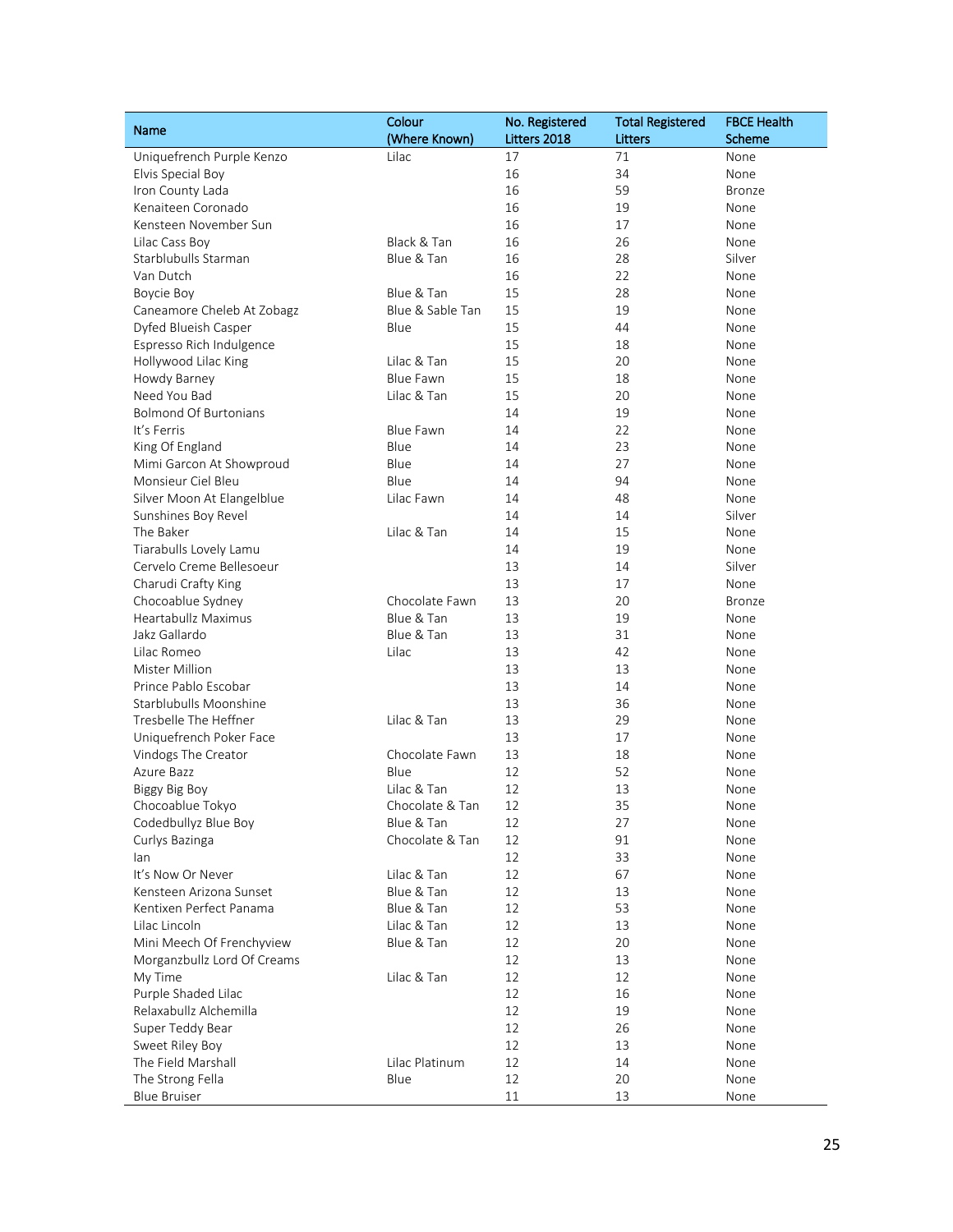| Name                           | Colour<br>(Where Known) | No. Registered<br>Litters 2018 | <b>Total Registered</b><br>Litters | <b>FBCE Health</b><br>Scheme |  |
|--------------------------------|-------------------------|--------------------------------|------------------------------------|------------------------------|--|
| Bobby The Dazzler              | Lilac Fawn              | 11                             | 22                                 | None                         |  |
| Codedbullyz The Guardian       |                         | 11                             | 34                                 | None                         |  |
| Dazabulls Bucks Fizz           | Black & Tan             | 11                             | 16                                 | <b>Bronze</b>                |  |
| Fabulous Future                |                         | 11                             | 40                                 | None                         |  |
| Henrys Lilac Hero              | Lilac Fawn              | 11                             | 12                                 | None                         |  |
| Kensteen Better Place          |                         | 11                             | 15                                 | None                         |  |
| Kentixen Barnsley of Cwmser    |                         | 11                             | 21                                 | None                         |  |
| Little Buddy                   |                         | 11                             | 37                                 | None                         |  |
| Little Mad Messi               | Blue                    | 11                             | 108                                | None                         |  |
| Loopie Lovely                  |                         | 11                             | 12                                 | None                         |  |
| Mojito Blanco                  |                         | 11                             | 15                                 | None                         |  |
| Monster Two Tone At Southcity  | Blue & Tan              | 11                             | 29                                 | None                         |  |
| Ready Up And Over              | Black & Tan             | 11                             | 16                                 | Gold                         |  |
| Regal Decree                   |                         | 11                             | 20                                 | None                         |  |
| Silly Bruno                    |                         | 11                             | 15                                 | None                         |  |
| Sir Suarez Soiree Of Rosagocol | Blue                    | 11                             | 54                                 | None                         |  |
| The Xfactor                    |                         | 11                             | 17                                 | None                         |  |
| Unique Boss                    | Blue & Tan              | 11                             | 18                                 | None                         |  |
| Uniquefrench Blue Blizzard     |                         | 11                             | 16                                 | None                         |  |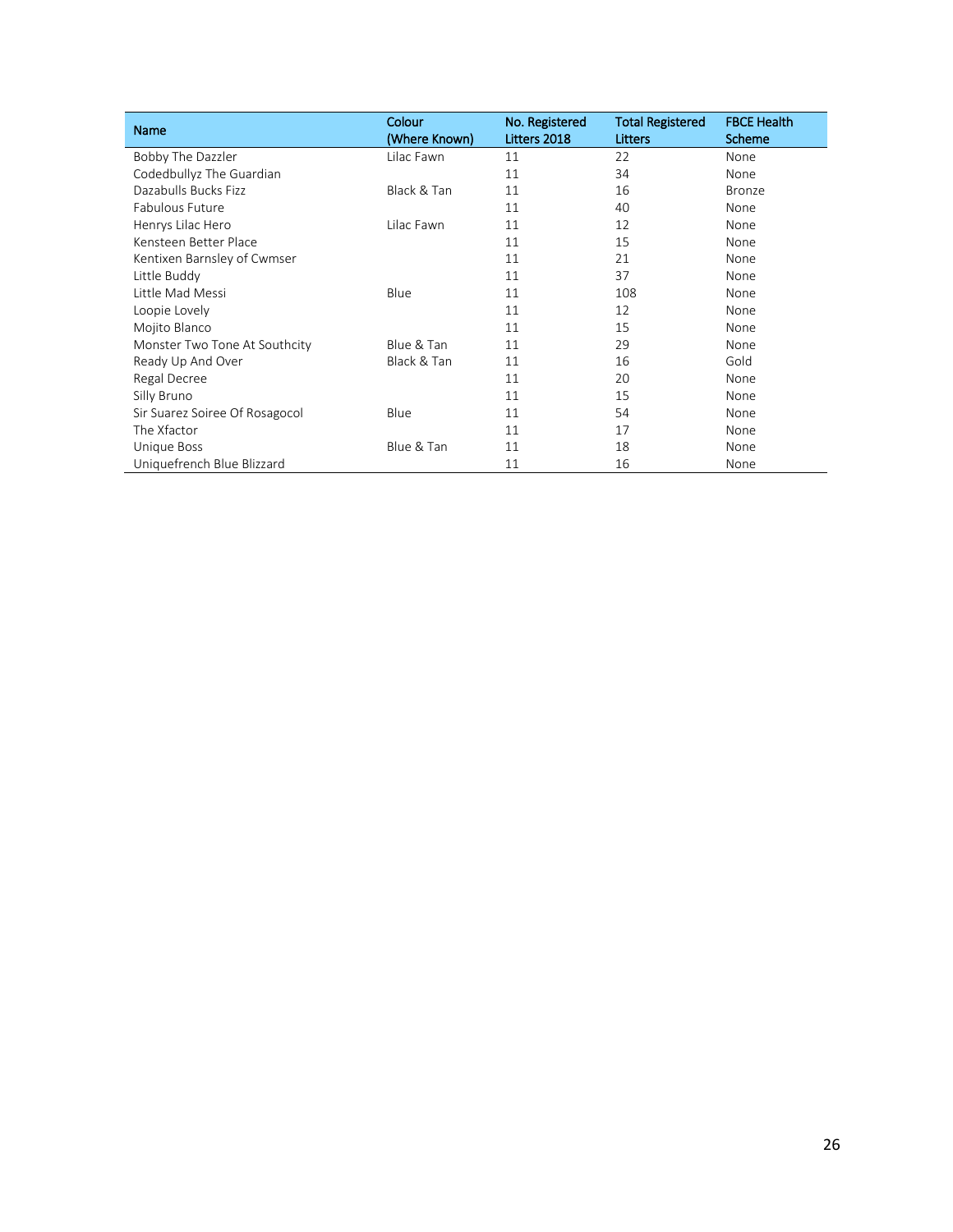# Health Testing

The Kennel Club recommends breeders should use the following health testing schemes:

- HC-HSF4 (hyperuricosuria) DNA testing
- DM (degenerative myelopathy) DNA testing
- Eye Testing
- French Bulldog Health Scheme

#### HC-HSF4 DNA Testing

Hereditary cataracts is a disease affecting the lens of the eye. In affected dogs, the lens of the eye loses transparency, forming an opaque cataract. This can cover the whole lens, leading to blindness in that eye. A DNA test is available for the mutation causing a specific form of cataracts (HC-HSF4) in French bulldogs.

HC-HSF4 cataracts in French bulldogs is recessively inherited, meaning if at least one parent has tested clear or is hereditary clear for the HUU mutation all puppies from that litter are safe.

#### Standard Colour

425 (71.5%) of standard colour French bulldog litters had at least one parent either tested clear or hereditary clear for HC-HSF4, meaning all puppies were non-affected. No litters were produced from two carrier parents, putting the offspring at confirmed risk of HC-HSF4, and there were no litters for which HC-HSF4 testing results were only available for one parent, who had tested as a carrier/affected.

#### Colour Not Recognised (CNR)

2082 (31.0%) of CNR French bulldog litters had at least one parent either tested clear or hereditary clear for HC-HSF4, meaning all puppies were non-affected. No litters were produced from two carrier parents, putting the offspring at confirmed risk of HC-HSF4, and there were no litters for which HC-HSF4 testing results were only available for one parent, who had tested as a carrier/affected.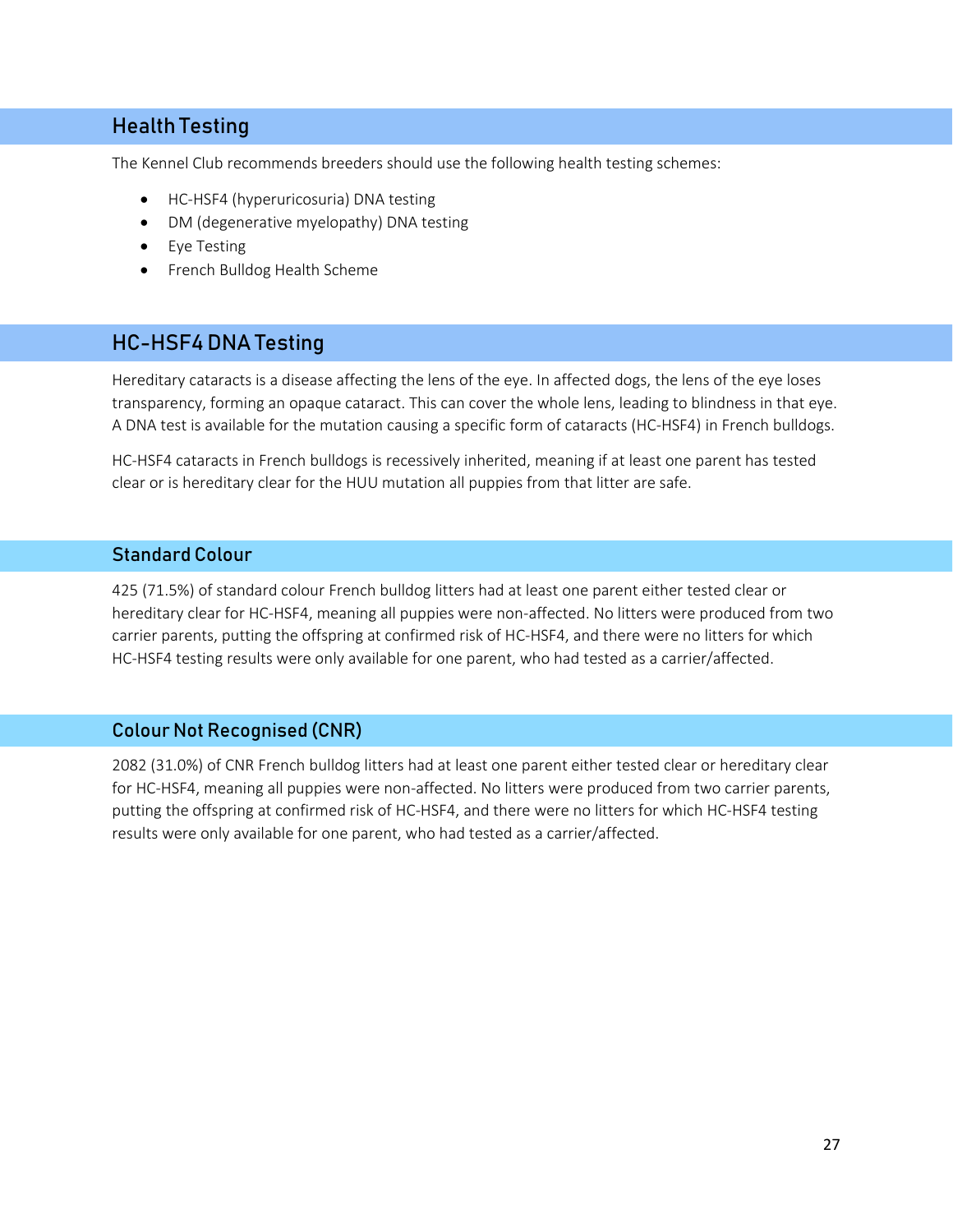# DM DNA Testing

DM (degenerative myelopathy) is a disease affecting the spinal cord. In affected dogs, the white matter containing nerve fibres which transmit nerve impulses related to movement deteriorate. This leads to progressive loss of coordination, resulting in paralysis.

A DNA test is available for a mutation which is strongly associated with the development of DM in French bulldogs. This mutation is recessively inherited – dogs with two mutant copies of the gene are at increased risk of developing DM. However, dogs with two mutant copies of the gene do not always go on to develop symptomatic DM.

#### Standard Colour

296 (49.8%) of standard colour French bulldog litters had at least one parent either tested clear or hereditary clear for DM, meaning all puppies were non-affected. No litters were produced from two carrier parents, putting the offspring at confirmed risk of DM. For 14 litters, DM testing results were only available for one parent, who had tested as a carrier. These litters were potentially at risk for DM, depending on the DM status of the second parent.

#### Colour Not Recognised (CNR)

1479 (22.0%) of CNR French bulldog litters had at least one parent either tested clear or hereditary clear for DM, meaning all puppies were non-affected. One litter was produced from a carrier/dual carrier mating and two litters were produced from two carrier parents, putting the offspring at confirmed risk of DM. For 118 litters, DM testing results were only available for one parent, who had tested as a carrier/affected. These litters were also potentially at risk for DM, depending on the DM status of the second parent.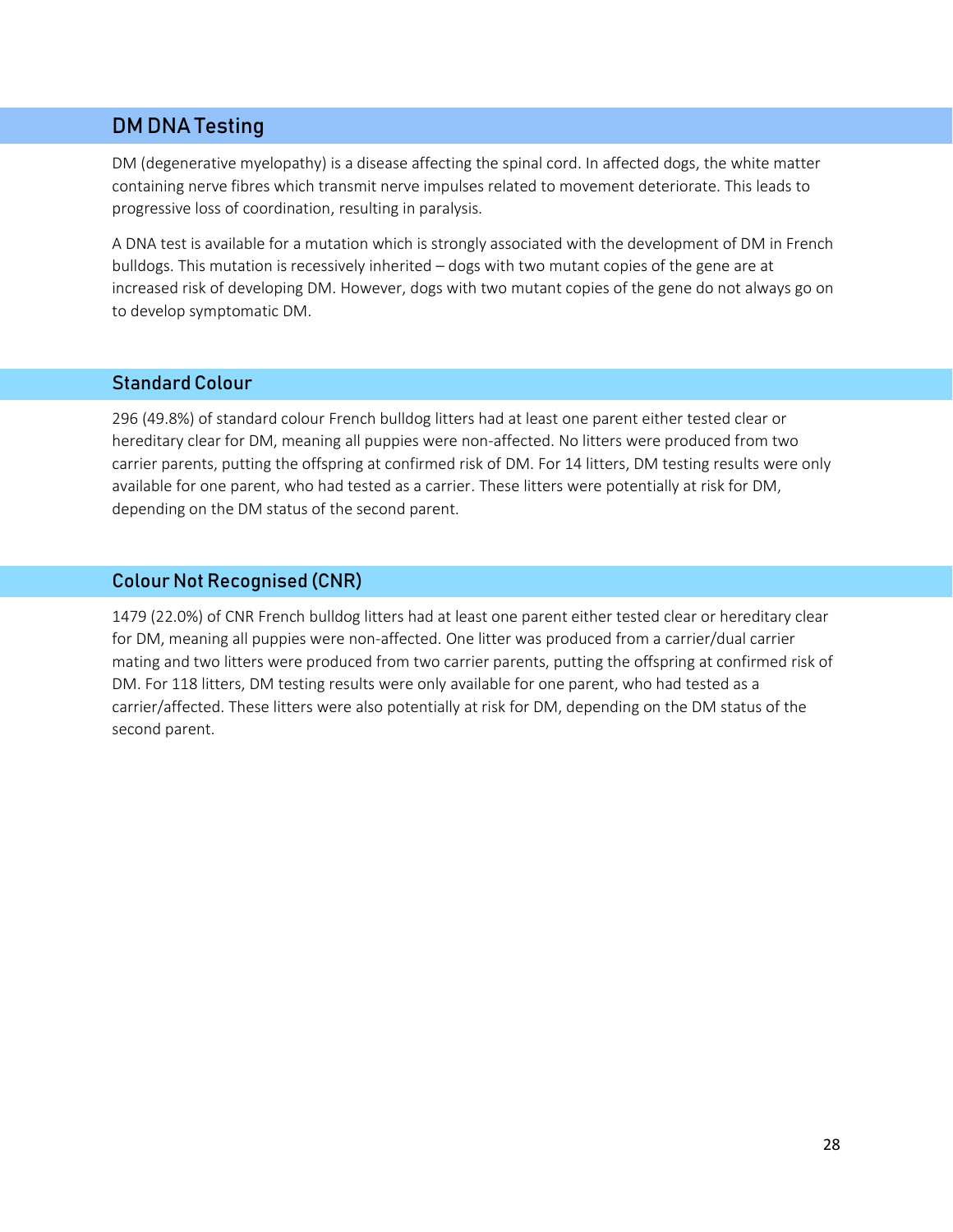# Eye Testing

French bulldogs are recommended to undergo eye testing, under the KC/BVA/ISDS Eye Scheme or the ECVO Scheme.

Under the KC/BVA/ISDS Eye Scheme, French bulldogs do not have any eye conditions that are schedule A (known to be inherited). Early developing hereditary cataracts is a schedule B condition in French bulldogs (suspected of being inherited).

EVCO Scheme examinations cover 14 inherited eye conditions as well as a general examination of the eye, potentially revealing other eye diseases.

As there are no schedule A conditions in French bulldogs, affected/unaffected status is not recorded on the myKC site. Therefore, where eye tests have been carried out, it is unknown from examining the myKC record what eye abnormalities/conditions may have been identified.

#### Standard Colour

Two standard colour French bulldog litters were produced from two eye tested parents. Another twelve litters were produced from one eye tested parent. The mean age at the time of the eye exam was 1.96 years and the median age at the time of the eye exam was 1.74 years. Two standard colour French bulldogs had been tested twice.

#### Colour Not Recognised (CNR)

Eleven CNR French bulldog litters were produced from two eye tested parents. Another 79 litters were produced from one eye tested parent. The mean age at the time of the eye exam was 1.98 years and the median age at the time of the eye exam was 1.80 years. One CNR French bulldog had been tested twice and one had been tested three times.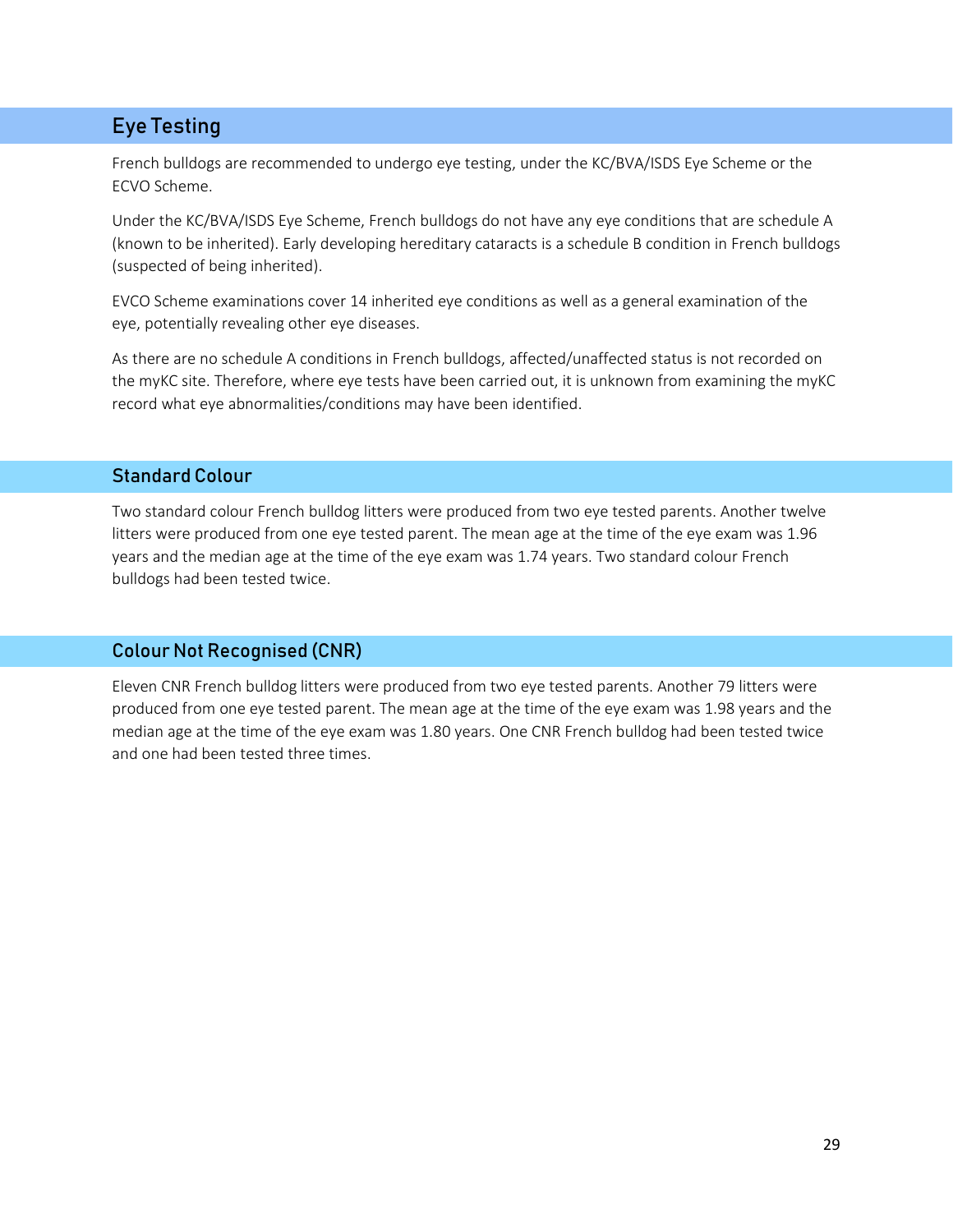# French Bulldog Health Scheme

The French Bulldog Club of England have developed a health scheme to promote health testing and healthier French bulldogs. This scheme consists of three levels: gold, silver and bronze.

French Bulldogs achieving bronze must be tested at or after 12 months (1 year) of age. Dogs can be assessed by any vet, and the examination covers ears, eyes, the heart, breathing, skin, basic conformation and temperament. There is no failure at the bronze level – i.e. any assessed dog can achieve bronze level, regardless of its health.

To achieve silver level, French bulldogs must first be awarded the bronze level. Additionally, dogs must: achieve a grade of 0 or 1 in a BOAS (Brachycephalic Obstructive Airway Syndrome) test; have grade 1 or 2 nostrils, though exceptions can be made for dogs with grade 3 nostrils who are grade 0 or 1 in the BOAS test; be heart tested normal; achieve a grade 0/1 Putnam test assessing luxating patellas; test clear for the HC-HSF4 mutation; and test with clear or carrier for the DM mutation.

Only dogs over 24 months (2 years) of age can be tested for and achieve the gold level. French Bulldogs must obtain a BOAS grade of 0 or 1 in a test carried out under the official Kennel Club and University of Cambridge Respiratory Function Grading Scheme, performed by an approved assessor. They must also have a repeated heart test with a normal result. Finally, the dog must have spinal x-rays (dorso-ventral and lateral views), evaluated by the vet, though there is currently no pass or fail criteria for this part of the assessment.

#### Standard Colour

16 different gold-tested males and 15 gold-tested females produced registered standard colour litters in 2018. Eight litters (1.3%) were produced from two gold-tested French bulldog parents (*Table 6*). 9.9% of standard colour litters registered in 2018 were produced from two parents, both tested to at least silver standard. Just under half (46.4%) of litters had at least one parent tested to some level, and 16.4% of litters had both parents achieving some level in the testing scheme.

|      |               |       | Dam  |      |               |      |               |      |             |       |
|------|---------------|-------|------|------|---------------|------|---------------|------|-------------|-------|
|      |               |       | Gold | (15) | <b>Silver</b> | (67) | <b>Bronze</b> | (56) | <b>None</b> | (455) |
|      | Gold          | (16)  | 8    |      | 24            |      | 9             |      | 30          |       |
| Sire | <b>Silver</b> | (41)  | 5    |      | 22            |      | 19            |      | 69          |       |
|      | <b>Bronze</b> | (18)  | O    |      |               |      |               |      | 39          |       |
|      | <b>None</b>   | (231) | 2    |      | 17            |      | 21            |      | 318         |       |

*Table 6. French Bulldog Health Scheme levels of the parents of standard colour French bulldog litters registered in 2018. In brackets next to the level achieved is the number of individual dogs which have litters included in the column or row following.*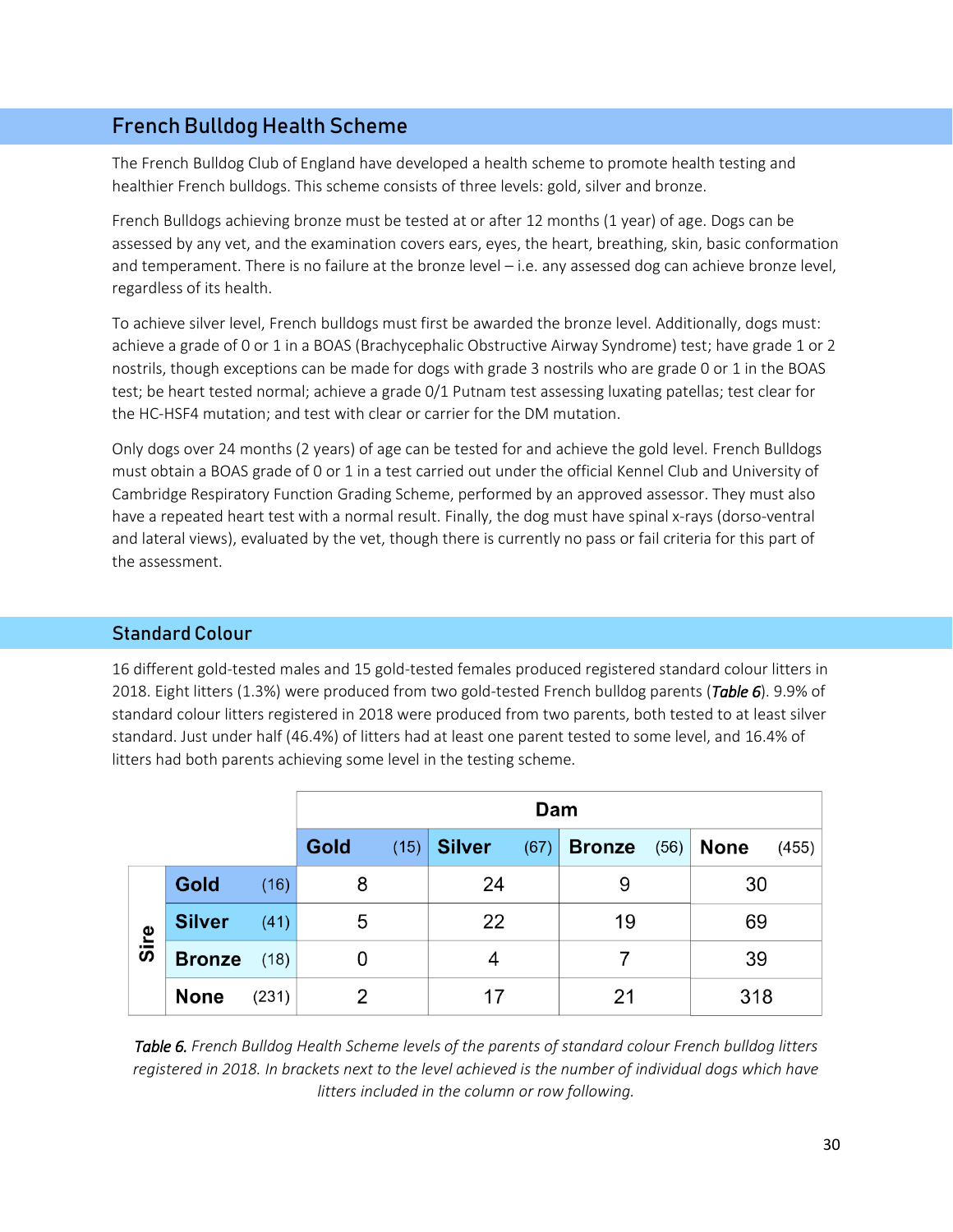10 different gold-tested males and 8 gold-tested females produced registered CNR litters in 2018. Five litters (0.07%) were produced from two gold-tested French bulldog parents (*Table 7*). 50 (0.7%) of CNR litters registered in 2018 were produced from two parents, both tested to at least silver standard. 9.4% of litters had at least one parent tested to some level, and 1.3% (92) of litters had both parents achieving some level in the testing scheme.

|      |                     |      | Dam         |                       |                       |                       |  |
|------|---------------------|------|-------------|-----------------------|-----------------------|-----------------------|--|
|      |                     |      | Gold<br>(8) | <b>Silver</b><br>(98) | <b>Bronze</b><br>(83) | <b>None</b> $(6,262)$ |  |
|      | Gold                | (10) | 5           | 6                     | 6                     | 25                    |  |
| Sire | <b>Silver</b>       | (66) |             | 38                    | 9                     | 222                   |  |
|      | <b>Bronze</b>       | (43) |             | 11                    | 16                    | 137                   |  |
|      | <b>None</b> (1,932) |      |             | 45                    | 53                    | 6,135                 |  |

*Table 7. French Bulldog Health Scheme levels of the parents of CNR French bulldog litters registered in 2018. In brackets next to the level achieved is the number of individual dogs which have litters included in the column or row following.*